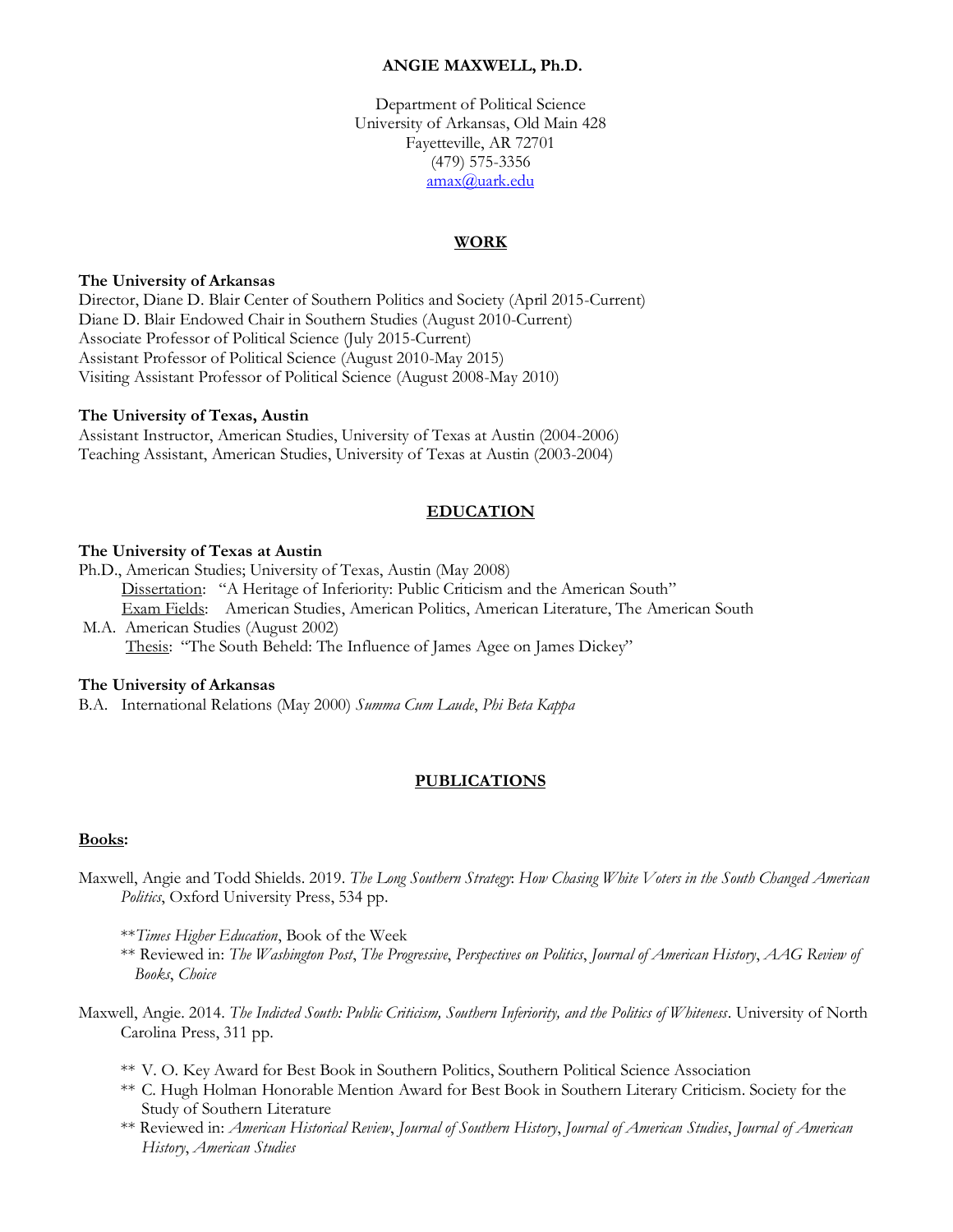### **Edited Books:**

Maxwell, Angie and Todd Shields, eds. 2018. *The Legacy of Second-Wave Feminism in American Politics*. Palgrave, 240 pp.

- \*\* Contributors: Sara M. Evans, Marjorie J. Spruill, Laura Foxworth, Cecilia Conrad, Susan J. Carroll, Christina E. Bejarano, Valerie Martinez-Ebers, Nadia E. Brown, Guillermo Caballero, Fernando Tormos, Allison Wong, Sharonda Woodford, Claire Bond Potter, Lisa Corrigan
- Maxwell, Angie, Jeannie Whayne, and Todd Shields, eds. 2012. *The Ongoing Burden of Southern History: Politics and Identity in the Twenty-first Century South.* Louisiana State University Press, 208 pp.
	- \*\* Contributors: James C. Cobb, Leigh Anne Duck, Wayne Parent, Robert C. McMath, Patrick G. Williams, Charles S. Bullock, III, Hanes Walton, Jr., Josephine A. V. Allen, Sherman C. Puckett, and Donald R. Deskins, Jr.
- Maxwell, Angie, ed. 2012. *A Church, A School: Pulitzer-Prize Winning Editorial from the Atlanta Constitution by Ralph McGill*. University of South Carolina Press, 92 pp.
- Maxwell, Angie and Todd Shields, eds. 2011. *Unlocking V. O. Key, Jr*.: *Southern Politics for the Twenty-first Century.* University of Arkansas Press, 231 pp.
	- \*\* Contributors: Byron E. Shafer, Charles Reagan Wilson, Pearl Ford Dowe, Kari Frederickson, Margaret Reid, Ronald Keith Gaddie, Jusitn J. Wert, Harold W. Stanley, Dan T. Carter, Richard Johnston, Susan J. MacManus, and Wayne Parent

## **Refereed Articles:**

Maxwell, Angie. 2021. "Why Trump Became a 'Confederate' President." *The Forum* 18 (March): 493-529.

- Shields, Todd and Angie Maxwell. 2020. "Racial Resentment and Personal Economic Evaluations in the 2012 and 2016 Presidential Elections." *Presidential Studies Quarterly* 68 (1): 1-23.
- Maxwell, Angie, Stephanie Schulte. 2018. "Racial Resentment Attitudes among White Youth: The Influence of Parents and Media." *Social Science Quarterly* 99 (3): 1183-1199.
- Maxwell, Angie. 2016. "A Tale of Two Tea Parties? Southern Distinctiveness and Tea Party Membership." *PS* 49 (2): 210-214.
- Maxwell, Angie. 2016. "Donald Trump and the Lost Cause." *Virginia Quarterly Review* (March 30) [http://www.vqronline.org/articles/2016/03/donald-trump-and-lost-cause.](http://www.vqronline.org/articles/2016/03/donald-trump-and-lost-cause)
- Maxwell, Angie. 2015. "Untangling the Gender Gap in Symbolic Racist Attitudes Among White Americans." *Politics, Groups, and Identities* 3 (1): 59-72. [Reprinted in in *Gender and Political Psychology* edited by Zoe M. Oxley. Routledge, 2016].
- Maxwell, Angie. 2014. "'The Duality of the Southern Thing': A Snapshot of 'Southern' Politics in the Twenty-first Century." S*outhern Cultures* 20 (4): 89-105.
- Maxwell, Angie and Todd Shields. 2014. "The Fate of Obamacare: Symbolic Racism, Ethnocentrism and Healthcare Reform." *Race and Social Problems* 6 (4): 293-304.
- Wicks, Jan L., Shauna Morimoto, Angie Maxwell, Stephanie Schulte, and Robert H. Wicks. 2014. "Youth Political Consumerism and the 2012 Presidential Election: What Influences Youth Boycotting and Buycotting?" *American Behavioral Scientist* 58 (5): 715-732.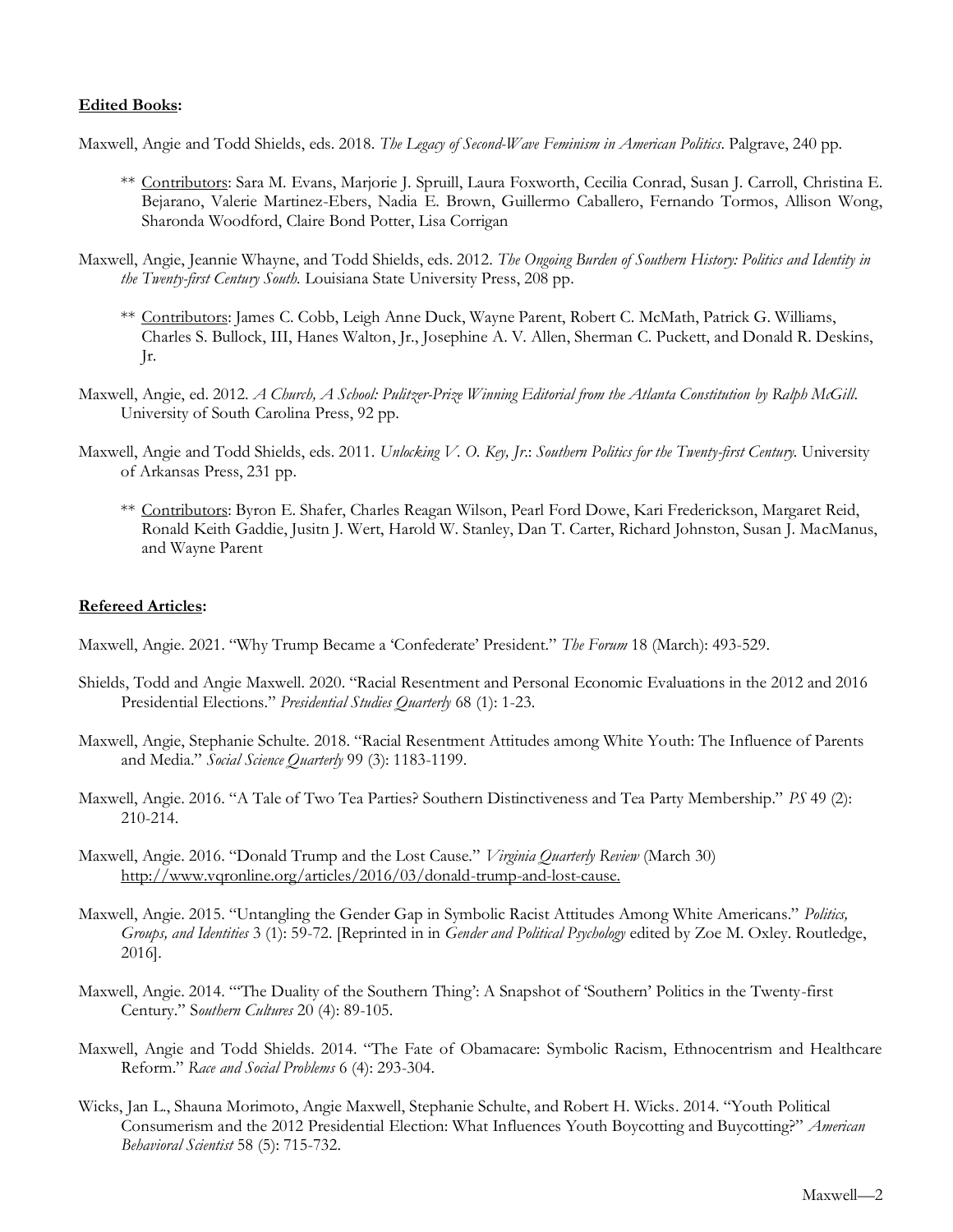- Wicks, Robert H., Jan L. Wicks, Shauna Morimoto, Angie Maxwell, and Stephanie Schulte. 2014. "Correlates of Political and Civic Engagement Among Youth During the 2012 Presidential Campaign." *American Behavioral Scientist* 58 (5): 622-644.
- Maxwell, Angie and Wayne Parent. 2013. "A 'Subterranean Agenda'? Racism and Tea Party Membership." *Race and Social Problems* 5 (3): 226-237.
- Maxwell, Angie, Pearl Ford Dowe, and Todd Shields. 2013. "The Next Link in the Chain Reaction: Symbolic Racism and Obama's Religious Affiliation." *Social Science Quarterly* 94 (2): 321-343.
- Maxwell, Angie, and Wayne Parent. 2012. "The Obama Trigger: Presidential Approval and Tea Party Membership." *Social Science Quarterly* 93 (5) :1384-1401.
- Maxwell, Angie. 2011. "The Impact of C. Vann Woodward's *The Burden of Southern History.*" *American Review of Politics* 32 (Summer): 79-81.
- Ford, Pearl K., Angie Maxwell, and Todd Shields. 2010. "What's the Matter with Arkansas? Symbolic Racism and Voter Choice." *Presidential Studies Quarterly* 40 (2): 286-302.
- Ford, Pearl K., Angie Maxwell, and Tekla A. Johnson, 2010. " 'Yes We Can' or 'Yes We Did': Prospective and Retrospective Change in the Obama Presidency." *Journal of Black Studies* 40 (3): 462-483.
- Maxwell, Angie. 2004. "The South Beheld: The Influence of James Agee on James Dickey." *The Southern Quarterly* 42 (2): 135-151.

### **Book Chapters:**

- Maxwell, Angie. 2016. "Untangling the Gender Gap in Symbolic Racist Attitudes Among White Americans." *Gender and Political Psychology*, edited by Zoe M. Oxley. New York: Routledge, pp. 59-72. (reprint of article).
- Maxwell, Angie and Todd Shields. 2018. "Toward a New Understanding of Second-Wave Feminism." *The Legacy of Second Wave Feminism on American Politics*, edited by Angie Maxwell and Todd Shields. New York: Palgrave, pp 1-18.
- Maxwell, Angie, Todd Shields, and Jeannie Whayne. 2012. "Why Woodward Still Matters." *The Ongoing Burden of Southern History: Politics and Identity in the Twenty-First Century South*, edited by Angie Maxwell, Todd Shields, and Jeannie Whayne. Baton Rouge: Louisiana State University Press, pp. vii-xix.
- Maxwell, Angie. 2012. "Let Us Now Praise Ralph McGill." *A Church, A School: Pulitzer-Prize Winning Civil Rights Editorials from the Atlanta Constitution*, edited by Angie Maxwell. Columbia: University of South Carolina Press, .pp. iv-xxxii.
- Maxwell, Angie. 2007. "Feeling Burdened: James Agee, W. J. Cash, and the Southern Confession." *Agee Agonistes: Essays on the Life, Legend and Works of James Agee* edited by Michel A. Lofaro and Hugh Davis. Knoxville: University of Tennessee Press, pp. 187-198.

### **Public-Facing Scholarship:**

- Maxwell, Angie. 2021. "As Go the Southern Baptists, So Go the GOP." *Sojourners* (Sept/Oct)
- Maxwell, Angie. 2021. "Racial Resentment in a New Guise." CNN (16 December) <https://www.cnn.com/interactive/2021/12/us/race-equality-reflections-2021/#identity-politics>
- Maxwell, Angie. 2020. "What Makes Southern Democrats Unique?" *FiveThirtyEight* (March 2) [https://fivethirtyeight.com/features/what-makes-southern-democrats-unique/.](https://fivethirtyeight.com/features/what-makes-southern-democrats-unique/)
- Maxwell, 2019. "Why Southern White Women Vote Against Feminism." *Washington Post* (September 10) [https://www.washingtonpost.com/outlook/2019/09/10/why-southern-white-women-vote-against-feminism/.](https://www.washingtonpost.com/outlook/2019/09/10/why-southern-white-women-vote-against-feminism/)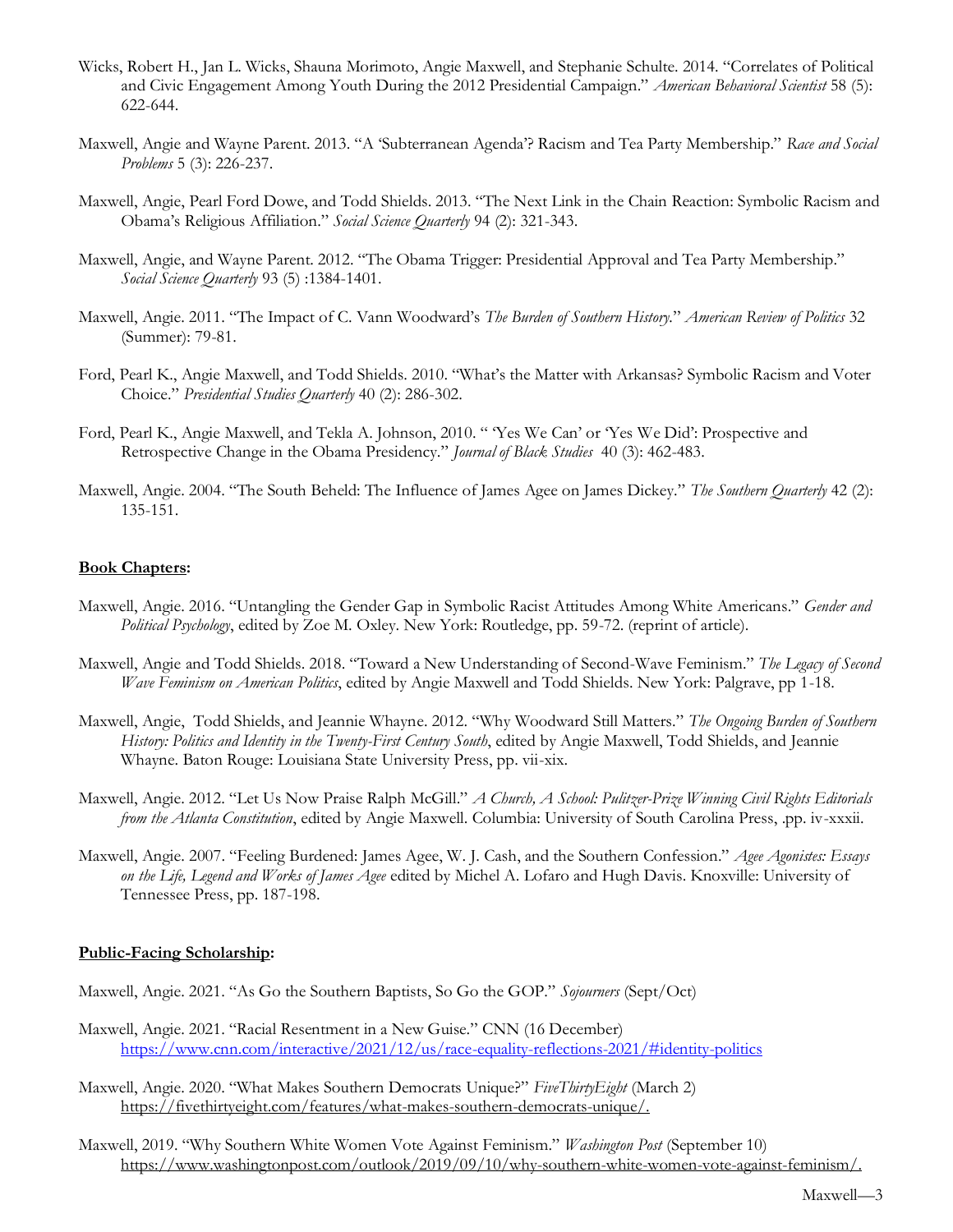- Maxwell, Angie. 2019. "What We Got Wrong about the Southern Strategy." *Washington Post* (July 26) [https://www.washingtonpost.com/outlook/2019/07/26/what-we-get-wrong-about-southern-strategy/.](https://www.washingtonpost.com/outlook/2019/07/26/what-we-get-wrong-about-southern-strategy/)
- Maxwell, Angie. 2019. "The Tragic Irony of our Political Assumptions." *Arkansas Times* (July 25) [https://arktimes.com/arkansas-blog/2019/07/25/the-tragic-irony-of-our-political-assumptions.](https://arktimes.com/arkansas-blog/2019/07/25/the-tragic-irony-of-our-political-assumptions)
- Maxwell, Angie. 2018. "'Fiscal Responsibility' was Always a Red Herring." *HuffPost* (February 14) [https://www.huffingtonpost.com/entry/opinion-maxwell-tea-party\\_us\\_5a8371d8e4b0cf06751f8941.](https://www.huffingtonpost.com/entry/opinion-maxwell-tea-party_us_5a8371d8e4b0cf06751f8941)
- Maxwell, Angie. 2016. "How Southern Racism Found a Home in the Tea Party." *Vox* (July 7) [http://www.vox.com/2016/7/7/12118872/southern-racism-tea-party-trump.](http://www.vox.com/2016/7/7/12118872/southern-racism-tea-party-trump)
- Maxwell, Angie. 2014. "The Long Shadow of Scopes." University of North Carolina Press Blog. (April) [http://uncpressblog.com/2014/04/15/angie-maxwell-the-long-shadow-of-scopes/.](http://uncpressblog.com/2014/04/15/angie-maxwell-the-long-shadow-of-scopes/)

## **Published Reviews:**

- Maxwell, Angie. 2021. *Republican Party Politics and the American South, 1865-1968*. By Boris Heersink and Jeffrey A. Jenkins. New York: Cambridge University Press, 2020. 356 pp. *Perspectives on Politics* 19 (1): 288-289.
- Maxwell, Angie. 2019. *Southern Nation: Congress and White Supremacy after Reconstruction*. By David A. Bateman, Ira Katznelson, and John S. Lipinski. Princeton, New Jersey: Princeton Univeristy Press, 2018. 488 pp. *Journal of Southern History* 85 (3): 714-715.
- Maxwell, Angie. 2013. *The Roots of Modern Conservatism: Dewey, Taft, and the Battle for the Soul of the Republican Party*. By Michael Bowen. Chapel Hill, North Carolina: Univeristy of North Carolina Press, 2011. 272 pp. *Journal of Southern History* 79 (1): 219-220.
- Maxwell, Angie. 2013. *The Oxford Handbook of Southern Politics*. Edited by Charles Bullock and Mark Rozell. New York: Oxford University Press, 2012. 576 pp. *Journal of Southern History* 79 (3): 784-786.
- Maxwell, Angie. 2013. *Obama, Clinton, Palin: Making History in Election 2008*. Edited by Liette Gidlow. Champaign, Illinois: University of Illinois Press, 2011. 192 pp. *Journal of American History* 99 (4): 1325-1326.
- Maxwell, Angie. 2010. *Crusades of Freedom: Memphis and the Political Transformation of the American South*. By G. Wayne Dowdy. Jackson, Mississippi: University Press of Mississippi, 2010. 176 pp. *Arkansas Review: A Journal of Delta Studies* 41 (3).
- Maxwell, Angie. 2010. "Cataloging Southern Culture at Home and Abroad." Review of *Transatlantic Exchanges: The American South in Europe – Europe in the American South.* Edited by Richard Gray and Waldemar Zacharasiewicz. Vienna: Austrian Academy of Science, 2007. 599 pp.; and *The New Encyclopedia of Southern Culture*.*.*Edited by M. Thomas Inge and Charles Reagan Wilson. Chapel Hill, North Carolina: University of North Carolina Press, 2008. 511 pp. *Southern Literary Journal* 42 (2): 149-152.
- Maxwell, Angie. 2006. Mencken, The American Iconoclast: The Life and Times of the Bad Boy of Baltimore. By Marion Elizabeth Rodgers. New York: Oxford University Press, 2005. 672 pp. *The Register of the Kentucky Historical Society* 104 (1): 179- 180.

### **Reference Publications:**

Maxwell, Angie. 2017. "Symbolic Racism." *The SAGE Encyclopedia of Political Behavior*, edited by Fathali M. Moghaddam. New York: Sage Publications.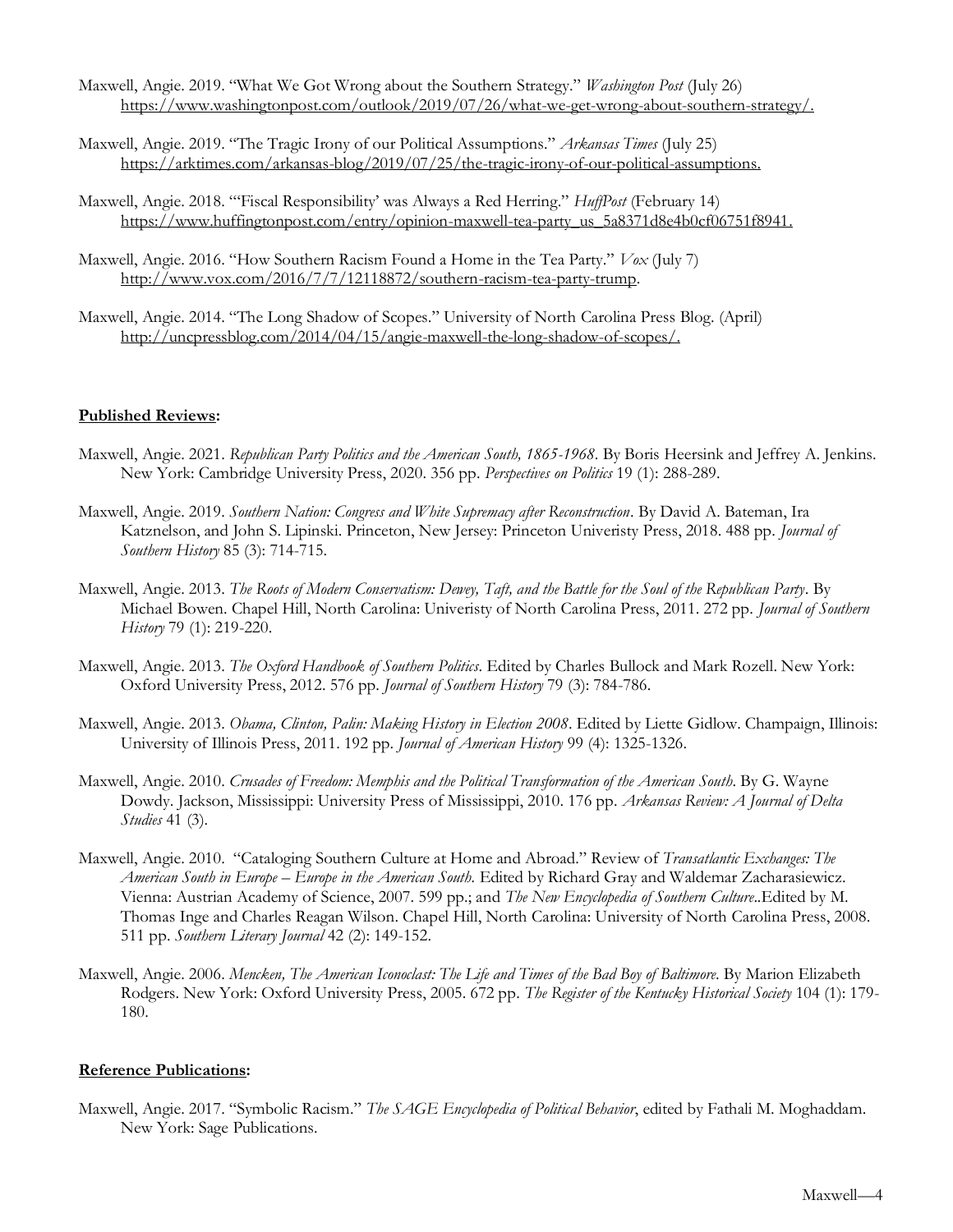- Maxwell, Angie. 2008. "Garland Gray." *Encyclopedia of Jim Crow*, edited by Nikki Brown and Barry Stentiford. Connecticut: Greenwood Press.
- Maxwell, Angie. 2008. "Gray Commission." *Encyclopedia of Jim Crow*, edited by Nikki Brown and Barry Stentiford. Connecticut: Greenwood Press.
- Maxwell, Angie. 2008. "David Duke." *Encyclopedia of the Culture Wars*, edited by Roger Chapman. New York: M.E. Sharpe, Inc.
- Maxwell, Angie. 2008. "Hurricane Katrina." *Encyclopedia of the Culture Wars*, edited by Roger Chapman. New York: M.E. Sharpe, Inc.
- Maxwell, Angie. 2008. "Silent Majority." *Encyclopedia of the Culture Wars*, edited by Roger Chapman. New York: M.E. Sharpe, Inc.
- Maxwell, Angie. 2008. "Trent Lott." *Encyclopedia of the Culture Wars*, edited by Roger Chapman. New York: M.E. Sharpe, Inc.

## **Reports:**

- Maxwell, Angie and Todd Shields. 2017. "The Impact of Modern Sexism on the 2016 Election." Blair Center Poll Report (June) [https://blaircenter.uark.edu/the-impact-of-modern-sexism/.](https://blaircenter.uark.edu/the-impact-of-modern-sexism/)
- Maxwell, Angie. 2013. "Southern Political Attitudes: Geography vs. Identity." Blair Center-Clinton School Poll Report (September) [http://blaircenterclintonschoolpoll.uark.edu/7532.php.](http://blaircenterclintonschoolpoll.uark.edu/7532.php)
- Maxwell, Angie, Pearl Dowe, Rafael Jimeno, and Todd Shields. 2013. "Is There a War on Women?: Attitudes about Women in the Workplace and Politics." (February) [http://blaircenterclintonschoolpoll.uark.edu/6759.php.](http://blaircenterclintonschoolpoll.uark.edu/6759.php)
- Maxwell, Angie. 2011. "Tea Party Distinguished by Racial Views and Fear of the Future." Blair-Rockefeller Poll Report (June) [http://blaircenterclintonschoolpoll.uark.edu/5295.php.](http://blaircenterclintonschoolpoll.uark.edu/5295.php)
- Maxwell, Angie. 2011. "Religion, not Racism, Maintains Southern Distinctiveness; Democrats Could Make Inroads in the South." Blair-Rockefeller Poll Report (August) [http://blaircenterclintonschoolpoll.uark.edu/5370.php.](http://blaircenterclintonschoolpoll.uark.edu/5370.php)

### **Edited Journal Issues**:

Maxwell, Angie. 2011. Guest Editor, *American Review of Politics* 32 (Summer).

Maxwell, Angie. 2008. Associate Guest Editor, *The Southern Historian* 29 (Spring).

### **CURRENT RESEARCH PROJECTS**

### **Under Contract:**

Maxwell, Angie, Andy Crank, and Michael Lofaro, eds. *The Works of James Agee: Short Fiction*. (under contract with University of Tennessee Press) [This will be completed in December 2021].

### **In-Preparation**:

Maxwell, Angie. "The Impact of Sexism on Southern White Women in the 2020 Election." [to be submitted in September 2022]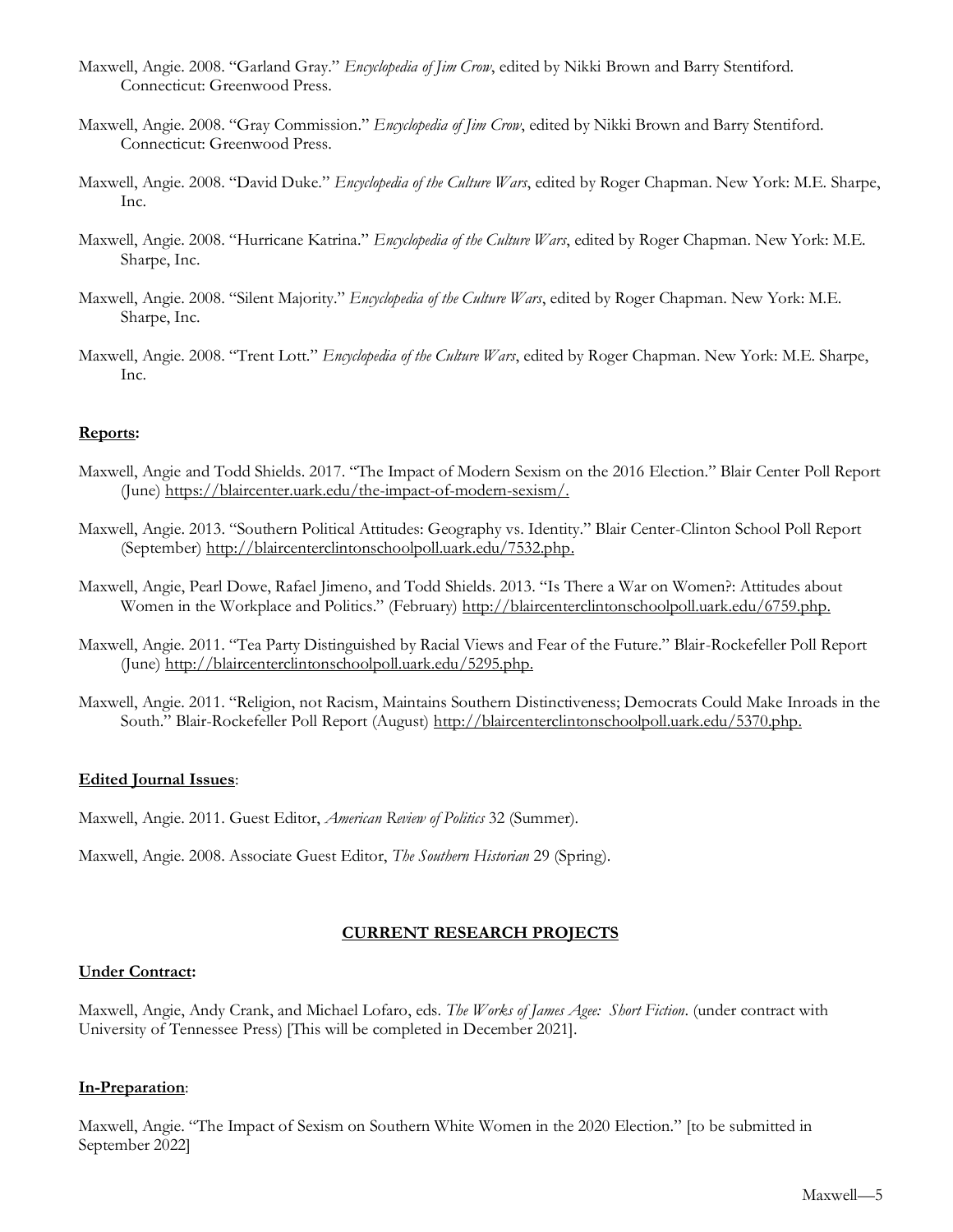Maxwell, Angie. "A New Kind of Gender Gap." [to be submitted in October 2022].

Documentary on Hillary Rodham Clinton. In November 2019 at the Clinton Library in Little Rock, Arkansas, I conducted an oral history interview with Secretary Clinton covering her years in Arkansas. The interview was filmed by the David and Barbara Pryor Center for Arkansas Visual and Oral History and is being transcribed for future researchers and edited into a documentary.

Book proposal tentatively titled, "Some Rosies are Red: The Roots of Anti-Feminism in Modern America," [to be submitted in 2022].

## **SURVEY DATA SETS**

- 2020 *2020 Blair Center Poll*. Conducted by YouGov in November 2020. Co-Principal Investigators: Angie Maxwell, Xavier Medina Vidal, Todd Shields, and Najja Baptist.
- 2020 *2020 Spring Blair Center Poll*. Pilot survey selected, funded, and conducted by Qualtrics in February 2020. Co-Principal Investigators: Angie Maxwell, Xavier Medina Vidal, Todd Shields, and Najja Baptist.
- 2016 *2016 Blair Center Poll*. Conducted by Knowledge Networks in November 2016 Co-Principal Investigators: Angie Maxwell, Xavier Medina Vidal, Todd Shields, and Pearl Ford Dowe.
- 2012 *2012 Blair-Clinton School Poll: Political Survey of Southern and Non-Southern Residents.* Conducted by Knowledge Networks, November 2012. Co-Principal Investigators: Angie Maxwell, Rafael Jimeno, Todd Shields, and Pearl Ford Dowe.
- 2010 *2010 Blair-Rockefeller Poll: Political Survey of Southern and Non-Southern Residents*. Conducted by Knowledge Networks, November 2010. Co-Principal Investigators: Angie Maxwell, Rafael Jimeno, Todd Shields, and Pearl Ford Dowe.

## **GRANTS AND RESEARCH FUNDING**

Qualtrics Pilot Survey Grant. 2020. Pilot survey selected, funded, and conducted by Qualtrics in February 2020. Co-Principal Investigators: Angie Maxwell, Xavier Medina Vidal, Todd Shields, and Najja Baptist. \$10,000.

Honors College Research Mentor Grant. 2020. \$1000

Provost Faculty Development Grant. 2017. Grant for travel to IWY National Women's Convention, 40<sup>th</sup> Anniversary Symposium, Houston, Texas, to present research. \$750.

SEC Travel Grant. 2017. Grant to fund travel for Ted Ownby (Director, Center for the Study of the American South, University of Mississippi) to collaborate with faculty in the Diane D. Blair Center of Southern Politics and the history department at the University of Arkansas. \$2000.

SEC Travel Grant. 2014. Grant to fund travel to the University of South Carolina to collaborate with Marjorie Spruill (Professor of History) at the University of South Carolina. \$2000.

University of Arkansas Honors College Development Grant. 2013. Grant to support the development of an interdisciplinary team-taught course on Darwin. Principal Investigator: William McComas; Co-investigators: Angie Maxwell, Jack Lyons, Richard Sonn, Michael Plavcan. \$12,000.

SEC Travel Grant. 2013. Grant to fund travel for Wayne Parent and Kirby Goidel, Professors of Political Science at Louisiana State University, to collaborate with faculty in the Diane D. Blair Center of Southern Politics at the University of Arkansas. \$2500.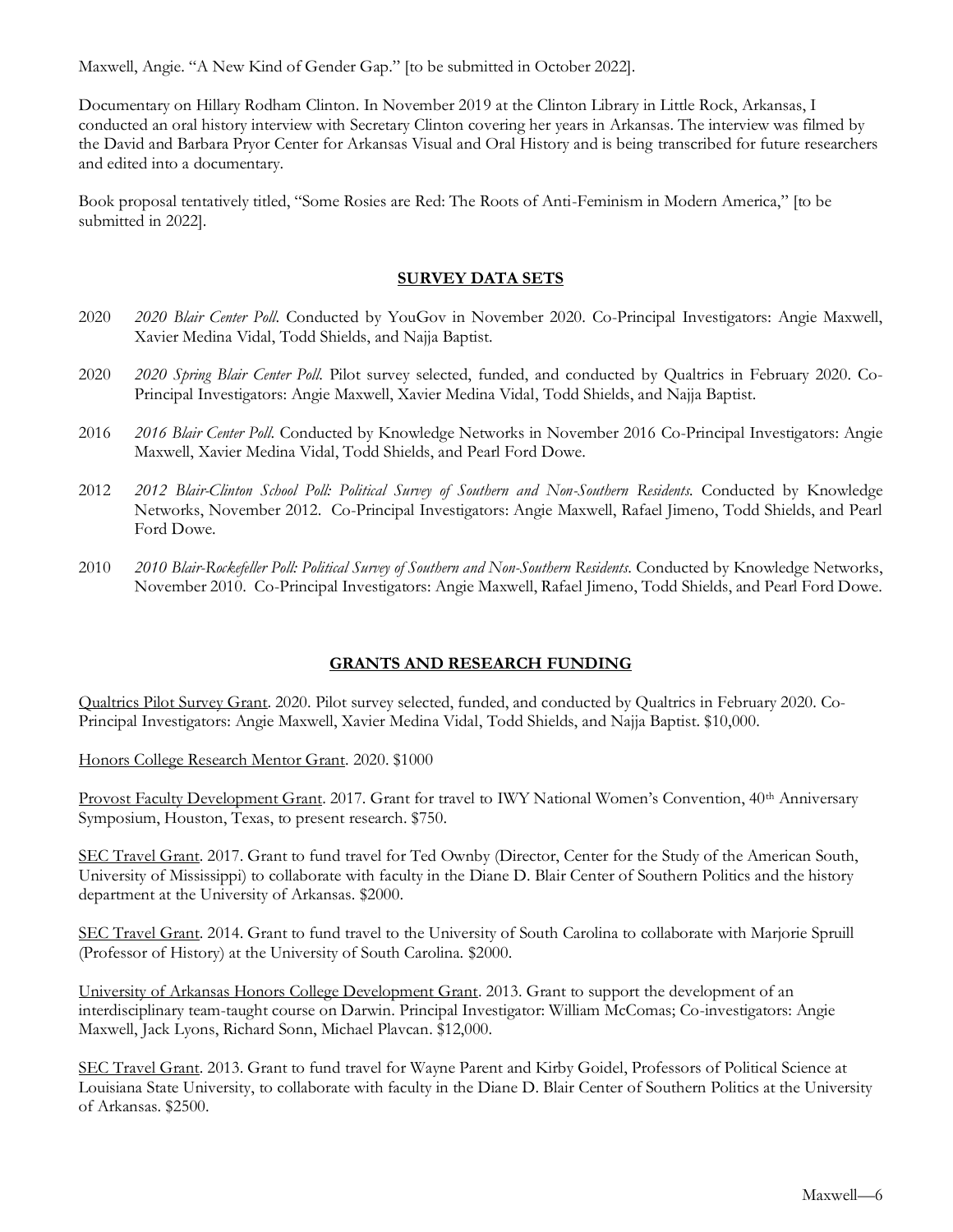Community Research Grant. 2012. Grant with matching funds from the Office of the Vice Provost for Research and Economic Development to conduct a national survey of dyads to examine media and political socialization. Co-Principal Investigators: Rob Wicks, Ron Warren, Stephanie Schulte, Angie Maxwell, and Shauna Morimoto. \$25,000.

Blair-Clinton Partnership. 2012. Grant from the Clinton School of Public Service to fund the 2012 Blair Center-Clinton School national survey (BCCS). Co- Principal Investigators: Todd Shields, Angie Maxwell, Pearl Ford, and Rafael Jimeno. \$10,000.

Blair-Rockefeller Partnership. 2010. Grant from the Winthrop Rockefeller Institute to conduct a national survey with an oversample of southerners, African Americans, and Latinos. Co- Principal Investigators: Todd Shields, Angie Maxwell, and Pearl Ford Dowe. \$120,000.

## **INTERVIEWS**

Former Secretary of State Hillary Rodham Clinton. 2019. For David and Barbara Pryor Center for Arkansas Oral and Visual History. Conducted at the Clinton Presidential Library (21 November).

Gloria Steinem. 2021. For Distinguished Lecturer's Committee at the University of Arkansas. Conducted at the Faulkner Center of Performing Arts (11 November).

# **SELECTED CONFERENCE PRESENTATIONS/ROUNDTABLES**

## **Research Presentations/Lectures at National, International, and Regional Conferences/Events:**

- Shields, Todd, and Angie Maxwell. "It's (Not) the Economy Stupid: Exploring Subjective Economic Evaluations." Midwest Political Science Association, Chicago, Illinois (April 2019). [Refereed]
- Maxwell, Angie. "Southern White Women and the Myth of the Gender Gap," Southern American Studies Association, Atlanta, Georgia (March 2019). [Refereed]
- Shields, Todd, and Angie Maxwell. "'It's (Not) the Economy, Stupid': The Long Reach of Racial Resentment." Southern Political Science Association, Austin, Texas (January 2019). [Refereed]
- Maxwell, Angie and Todd Shields. "The Impact of Modern Sexism on the 2016 Presidential Election." Midwest Political Science Association, Chicago, Illinois (April 2018). [Refereed]
- Maxwell, Angie. "What Modern Sexism Tells us about the 2016 Elections." IWY National Women's Convention, 40<sup>th</sup> Anniversary Symposium, Houston, Texas (November 2017). [Refereed]
- Maxwell, Angie, and Todd Shields. "The Gender Gap, Hillary Clinton, and Southern Distinctiveness." Midwest Political Science Association, Chicago, Illinois (April 2017). [Refereed]
- Maxwell, Angie. "The Not-So-New Southern Sexism." Southern American Studies Association, College of William and Mary (March 2017). [Refereed]
- Maxwell, Angie. "Modern Sexism and Southern White Distinctiveness." Citadel Symposium of Southern Politics, Charleston, South Carolina (March 2016). [Refereed]
- Maxwell, Angie, and Todd Shields. "Modern Sexism and Contemporary Southern Distinctiveness." Midwest Political Science Association, Chicago, Illinois (April 2016). [Refereed]
- Maxwell, Angie, and Todd Shields. "Further Explorations of *Us vs. Them*: Ethnocentrism and Linked Fate." Southern Political Science Association, New Orleans, Louisiana. (January 2015). [Refereed]
- Maxwell, Angie, and Todd Shields. "Ethnocentrism and Southern Distinctiveness." Midwest Political Science Association, Chicago, Illinois (April 2015). [Refereed]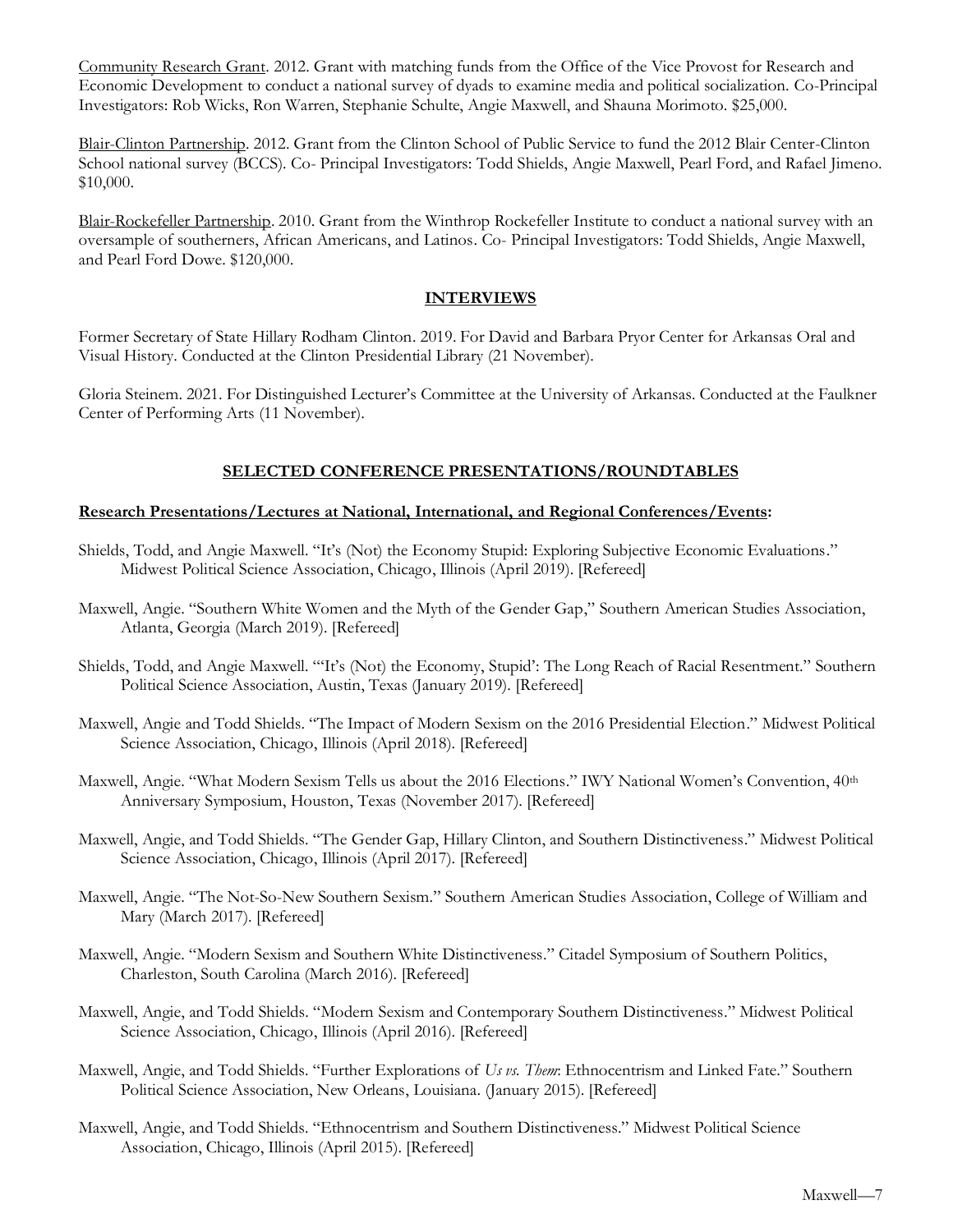- Maxwell, Angie, and Todd Shields. "Further Explorations of *Us vs. Them*: Ethnocentrism and Linked Fate." American Political Science Association, Washington, D. C. (August 2014). [Refereed]
- Maxwell, Angie, Kirby Goidel, and Todd Shields. "White Consciousness: The Influence of Linked Fate, Racial Resentment, and Regionalism." Citadel Symposium on Southern Politics, Charleston, South Carolina (February 2014). [Refereed]
- Maxwell, Angie, Kirby Goidel, and Todd Shields. "White Perception of Linked Fate." Southern Political Science Association, New Orleans, Louisiana (January 2014). [Refereed]
- Maxwell, Angie, and Todd Shields. "The Fate of Obamacare: Symbolic Racism, Ethnocentrism and Healthcare Reform." American Political Science Association, Chicago, Illinois (August 2013). [Refereed]
- Maxwell, Angie, and Wayne Parent. "The Obama Trigger: Racism and Tea Party Membership." American Political Science Association, New Orleans, Louisiana (August 2012). [Refereed]
- Maxwell, Angie. "The Evolution of Dayton: Marketing Creationism." Southern Historical Association, Baltimore, Maryland (October 2011). [Refereed]
- Maxwell, Angie, and Todd Shields. "The Next Link in the *Chain Reaction*: Symbolic Racism and Obama's Religious Affiliation." Southern Political Science Association, New Orleans, Louisiana (January 2011). [Refereed]
- Maxwell, Angie. "'A Gospel of Dirt:' The Demonization of Darwin and the Rise of William Jennings Bryan College." Darwin's Reach: A Celebration of Darwin's Legacy Across Academic Disciplines, Hofstra University, New York (March 2009). [Refereed]
- Maxwell, Angie. "The Doctrine of Interposition." Southern Political Science Association, New Orleans, Louisiana (January 2009). [Refereed]
- Maxwell, Angie. "A Northern Conspiracy? The Identity Politics of New Criticism." American Studies Association, Albuquerque, New Mexico (October 2008). [Refereed]
- Maxwell, Angie. "The Psychological Impact of the Doctrine of Interposition: How James J. Kilpatrick Radicalized Southern Moderates." Mid-America Conference on History, Springfield, Missouri (September 2008). [Refereed]
- Maxwell, Angie. "The Identity Politics of New Criticism." Society for the Study of Southern Literature, College of William and Mary (April 2008). [Refereed]
- Maxwell, Angie. "Tennessee vs. Civilization: The Influence of Transnational and National Criticism on the American South during the 1925 Scopes Evolution Trial." International American Studies Association, University of Lisbon, Portugal (September 2007). [Refereed]
- Maxwell, Angie. "Reactionary Fundamentalism in the Aftermath of Scopes: The Founding of William Jennings Bryan College." American Studies Association, Oakland, California (October 2006). [Refereed]
- Maxwell, Angie. "James Agee, W. J. Cash, and the Southern Confession." James Agee Celebration, Knoxville, Tennessee (April 2005). [Refereed]
- Maxwell, Angie. "Feeling Burdened: The Self-Destruction of W. J. Cash and James Agee." American Studies Association, Atlanta, Georgia (November 2004). [Refereed]
- Maxwell, Angie. "Reassessing James Dickey." South Atlantic Modern Language Association, Atlanta, Georgia (Fall 2003). [Refereed]
- Maxwell, Angie. "Complete Participation: James Agee, James Dickey, and the Memory of the Poor White South." American Studies Association, Houston, Texas (November 2002). [Refereed]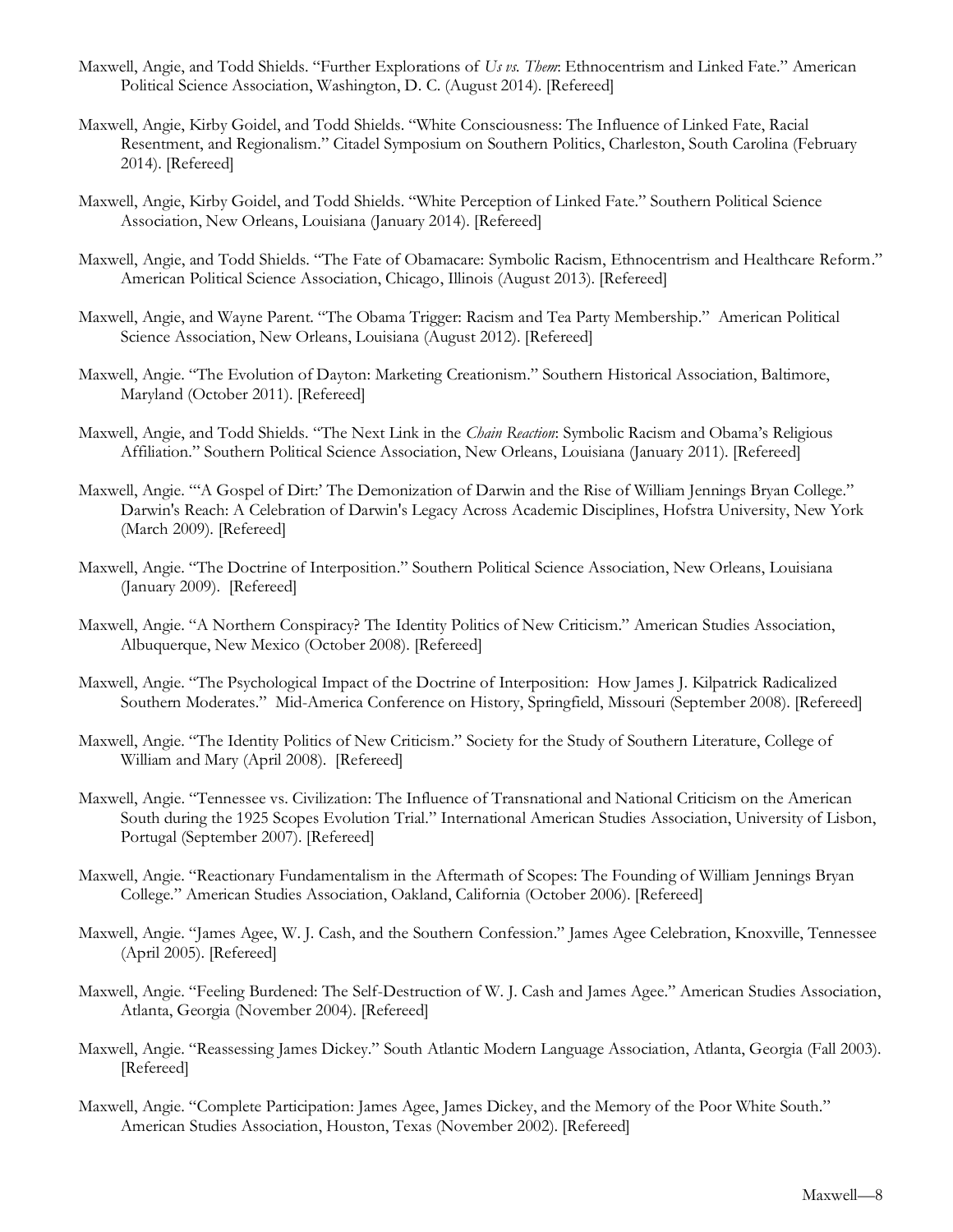### **Chair, Discussant, and Roundtable Participant at National, International, and Regional Conferences/Events:**

- Maxwell, Angie. "Interrogating Racism." American Political Science Association, Virtual (September 2020). Chair and discussant. [Refereed]
- Maxwell, Angie. "When We Were Young: Gender, Age, and Politics." American Political Science Association, Virtual (September 2020). Chair and discussant. [Refereed]
- Maxwell, Angie. "Authors Meet Critics: *The Long Southern Strategy: How Chasing White Voters in the South Changed American Politics*." American Political Science Association, Washington. D.C. (August 2019). Book author and discussant. [Refereed]
- Maxwell, Angie. "Conceptions of White Identity and Their Role in Contemporary U.S. Politics." American Political Science Association, Washington. D.C. (August 2019). Chair and discussant. [Refereed]
- Maxwell, Angie. "Public Opinion, Mobilization, and Race." American Political Science Association, Washington. D.C. (August 2019). Chair and discussant. [Refereed]
- Maxwell, Angie. "The 2016 Elections and Public Opinion." Midwest Political Science Association, Chicago, Illinois (April 2018). Discussant. [Refereed]
- Maxwell, Angie. "The Electoral College and Future Elections." Southern Political Science Association, New Orleans, Louisiana (January 2018). Roundtable chair. [Invited]
- Maxwell, Angie. "Religious Influences in American Politics." Southern Political Science Association, New Orleans, Louisiana (January 2018). Chair. [Refereed]
- Maxwell, Angie. "Candidate Debates: Reactions Among Voters and News Media." Midwest Political Science Association, Chicago, Illinois (April 2017). Chair and discussant. [Refereed]
- Maxwell, Angie. "Author Meets Critics: *Paths Out of Dixie: The Democratization of Authoritarian Enclaves in America's Deep South, 1944-1972* by Robert Mickey." Southern Political Science Association, New Orleans, Louisiana (January 2017). Roundtable participant. [Invited].
- Maxwell, Angie. "American Studies and the 2016 Election." American Studies Association, Denver, Colorado (November 2016). Roundtable organizer and chair. [Refereed]
- Maxwell, Angie. "Historical Perspectives on Race and American Politics." Midwest Political Science Association, Chicago, Illinois (April 2017). Chair and discussant. [Refereed]
- Maxwell, Angie. "Author Meets Critics: *The Southern Manifesto. Massive Resistance and the Fight lo Preserve Segregation* by John Kyle Day." Southern Political Science Association, New Orleans, Louisiana (January 2015). Roundtable participant. [Invited]
- Maxwell, Angie. "The Relevance of V. O. Key for the 21st Century." Southern Political Science Association, New Orleans, Louisiana (January 2012). Roundtable organizer and participant. [Refereed]
- Maxwell, Angie. "The South and the 2012 Election." Southern Historical Association, Mobile, Alabama (November 2012) Roundtable participant. [Refereed]
- Maxwell, Angie. "Early Results from the Blair Center-Clinton School Poll." Southern Political Science Association, Orlando, Florida (January 2013). Roundtable organizer and participant. [Refereed]
- Maxwell, Angie. ""The Role of American Studies in Interpreting the 2012 Elections." American Studies Association, Washington, D. C. (November 2013) Roundtable organizer and participant. [Refereed]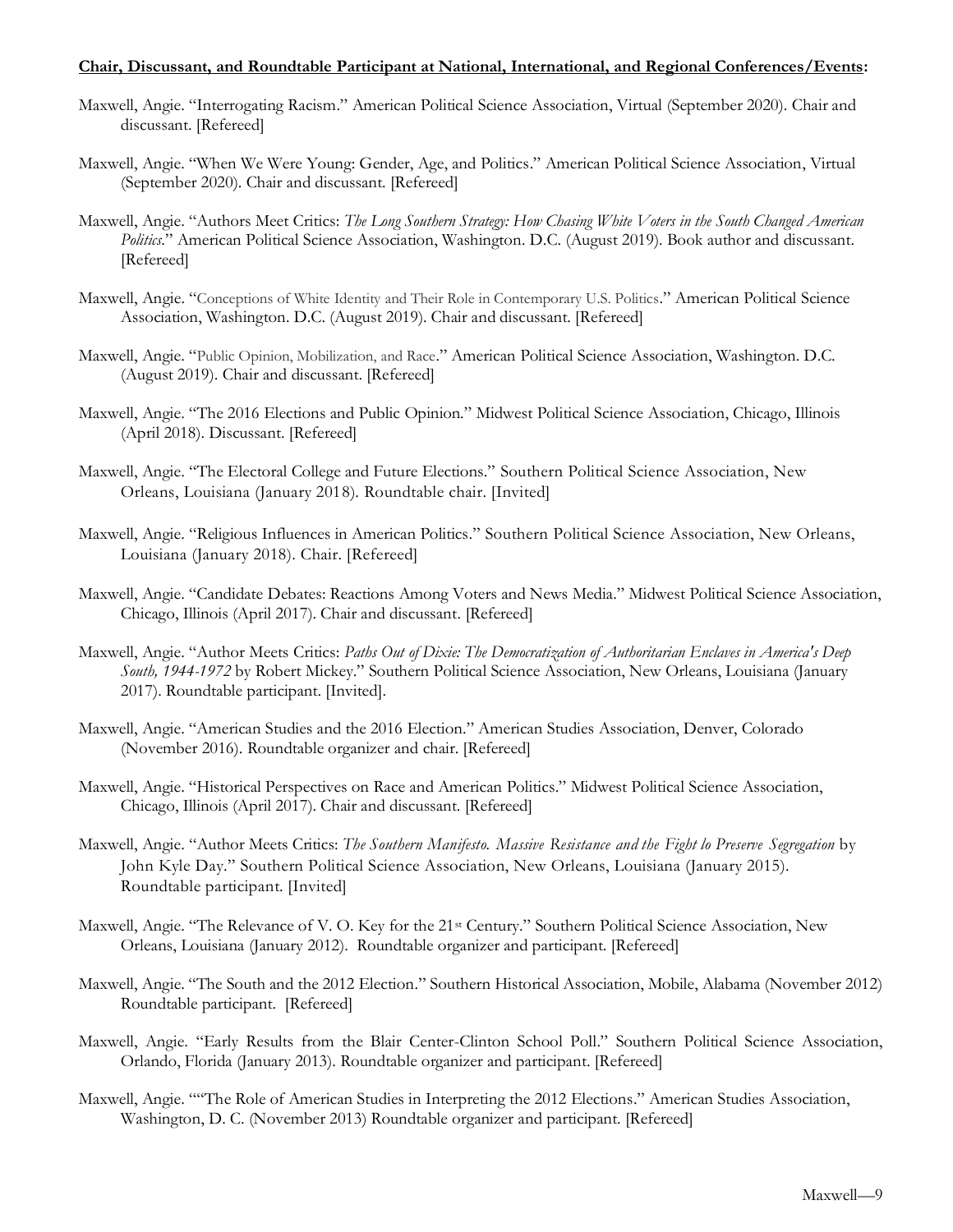## **Research Presented/Lectures at State, University, or Local Conferences/Events:**

- Maxwell, Angie. "Southern White Women and Realignment." Professor John Aldrich's course, "Seminar in American History and Politics," at Duke University, Virtual (March 29, 2021). [Invited]
- Maxwell, Angie. "The Long Southern Strategy Reconsidered." Professor Gibbs Knott's course, "Southern Politics," at the College of Charleston, Virtual (October 26, 2021). [Invited]
- Maxwell, Angie. "The Future of Southern Politics." Professor Laura Moyer's graduate seminar, "American Politics," at the University of Louisville (November 18, 2021). [Invited]
- Maxwell, Angie. "What the Nazis Learned from the South." Professor Jennifer Hoyer's course, "Postwar German and the American South," at the University of Arkansas (November 11, 2021).
- Maxwell, Angie. "The Long Southern Strategy and the 2020 Election." Professor Andra Gillespie's course, "Identity and the 2020 Election," at Emory University, Virtual (August 26, 2020). [Invited]
- Maxwell, Angie. "Lessons on Race and Politics in the South." Reframe: Conversations that Matter hosted by Steve Rice, Arkansas School for Math, Sciences, & the Arts, Virtual (June 25, 2020). [Invited]
- Maxwell, Angie. "The Long Southern Strategy and the Politics of the New South." Professor Aaron Houck's course, "The Politics of the New South," at Queens College, Virtual (March 19, 2020). [Invited]
- Maxwell, Angie. "The Long Southern Strategy and the Dream Deferred." Dr. Martin Luther King, Jr. Memorial Lecture, Northwest Arkansas Community College, Rogers, Arkansas (January 21, 2020). [Invited Keynote]
- Maxwell, Angie. "Turning Good Intentions into Good Allyship." Diversity Dialogue Series, University of Arkansas Faculty-in-Residence Program, Virtual (November 10, 2020). [Invited]
- Maxwell, Angie. "The Long Southern Strategy and the Myth of the Gender Gap." Northeastern State University, Virtual (October 14, 2020). [Invited]
- Maxwell, Angie. "The Long Southern Strategy." Honors College Challenge Week, University of Central Arkansas and Pi Kappa Alpha, Virtual (October 1, 2020). [Invited Keynote]
- Maxwell, Angie. "The Long Southern Strategy." Clinton Foundation and Clinton School of Public Service, Little Rock, Arkansas, (September 2019). [Invited Keynote]
- Maxwell, Angie, and Todd Shields. "The Long Southern Strategy." Politics & Prose, Washington, D.C. (July 2019) [Invited]
- Maxwell, Angie. "Money and Power." Southern Foodways Alliance Summer Field Trip, Bentonville, Arkansas, (June 2019). [Invited]
- Maxwell, Angie. "The Long Southern Strategy." Center for the Study of Southern Culture, University of Mississippi, Oxford, Mississippi (April 2019). [Invited Keynote]
- Maxwell, Angie. "The Long Southern Strategy." David and Barbara Pryor Center for Arkansas Visual and Oral History, Fayetteville, Arkansas, (March 2019). [Invited Keynote]
- Maxwell, Angie, and Todd Shields. "Gender and the 2016 Election." Delta Regional Caucus Convention." Clinton School of Public Service, Little Rock, Arkansas (October 2017). [Invited]
- Maxwell, Angie. "The Not-So-New Southern Sexism." Georgetown University, Washington, D.C. (February 2017). [Invited Keynote]
- Maxwell, Angie. "American Studies and Social Science Research." 75<sup>th</sup> Anniversary American Studies Symposium, University of Texas, Austin (November 2016). [Invited]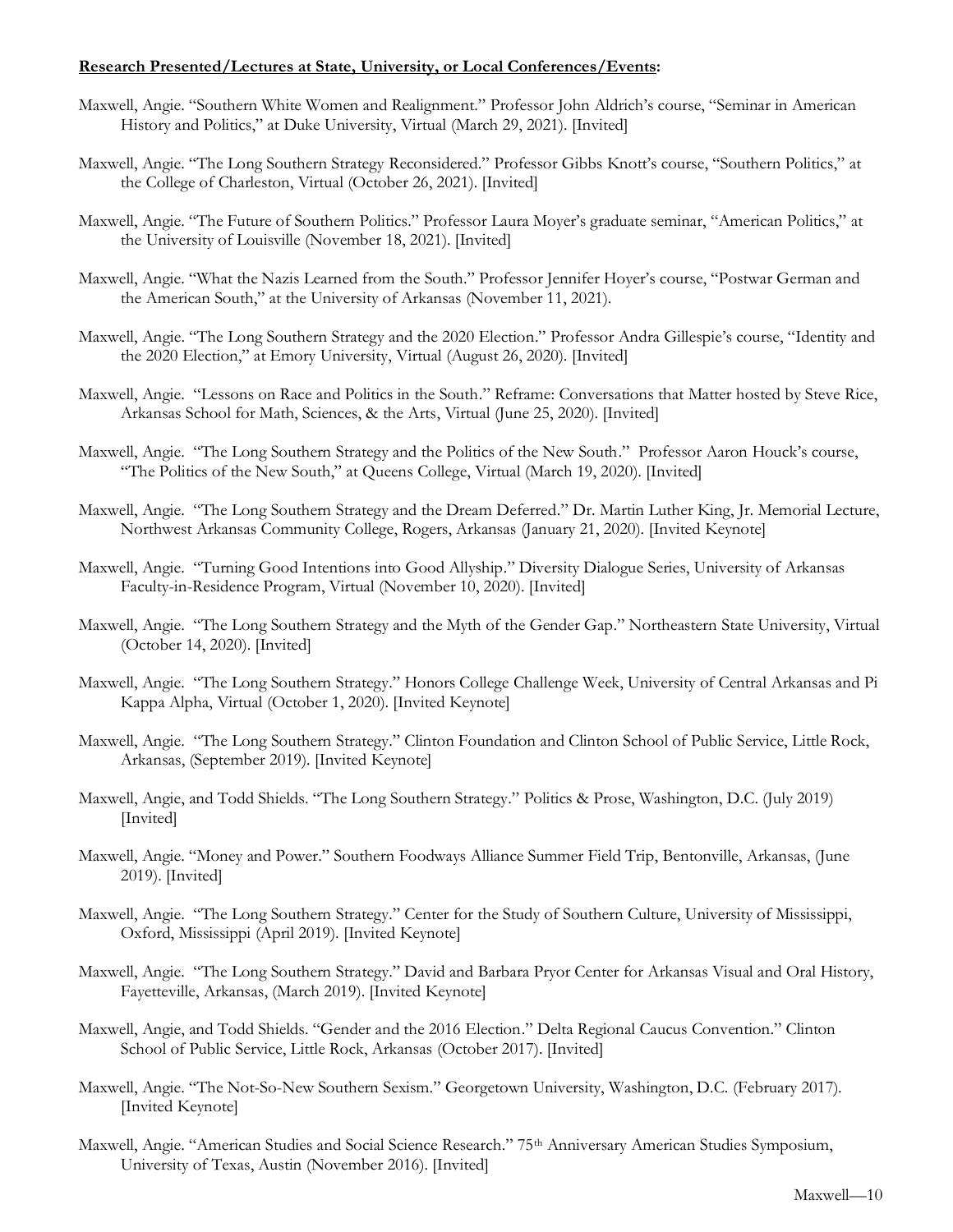- Maxwell, Angie. "The Inevitability of Donald Trump." Auburn University, Auburn, Alabama (October 2016). [Invited Keynote]
- Maxwell, Angie. "The Indicted South and the Long Southern Strategy." Emory University, Oxford College, Georgia (October 2016). [Invited Keynote]
- Maxwell, Angie. "The Indicted South: Public Criticism Southern Inferiority and the Politics of Whiteness." Arkansas State University, Jonesboro, Arkansas (September 2016). [Invited Keynote]
- Maxwell, Angie. "The American Women's Movement." U.S. State Department, Fulbright-Afghanistan Exchange Program Symposium University of Arkansas (Spring 2016). [Invited]
- Maxwell, Angie. "The Indicted South: Public Criticism Southern Inferiority and the Politics of Whiteness." Northwest Arkansas Community College, Rogers, Arkansas (March 2016). [Invited Keynote]
- Maxwell, Angie. "The Indicted South." Little Rock Literary Festival, Clinton School of Public Service, Little Rock, Arkansas (April 2014). [Invited Keynote]
- Maxwell, Angie. "Southern Politics: Past and Present." Walton Arts and Ideas Series, University of the Ozarks, Clarksville, Arkansas (September 16, 2015). [Invited Keynote]
- Maxwell, Angie, and Todd Shields. "Doing Hard Things: Three Challenges Facing Southern Politicians." Southern Legislative Conference, Little Rock, Arkansas, (July 29, 2014). [Invited Keynote]
- Maxwell, Angie. "Art Talks: Rosie the Riveter and American Politics." Crystal Bridges Museum of American Art, Bentonville, Arkansas (March 2013). [Invited]
- Maxwell, Angie, Pearl Dowe, Rafael Jimeno, and Todd Shields. "Is there a War on Women? Attitudes about Women in the Workplace and Politics." Clinton School of Public Service, Little Rock, Arkansas (February 2013). [Invited Keynote].
- Maxwell, Angie. "Ford on Eastern Europe: Has Print Media Changed the Definition of the Political Mistake?" Texas American Studies Association, Huntsville Texas (April 2002). [Refereed]

### **ADMINISTRATION**

### **Director, Diane D. Blair Center of Southern Politics and Society (2015-current)**

The Blair Center is an endowed interdisciplinary research that supports and promotes the critical, interdisciplinary study of the politics and culture of the American South past and present. The key initiatives of the Blair Center include:

- The Blair Center Poll (BCP) is a presidential election year survey which includes an oversample of southern, African American, and Latino respondents and examines political behavior and attitudes.
- The Arkansas Poll, under the direction of Janine Parry, is an annual statewide public opinion survey of Arkansas residents.
- The Blair Legacy Series is a bi-annual conference series held in the fall of odd-numbered years. An invited group of interdisciplinary scholars examine the legacy of key figures, events, and movements in southern politics and history and publish conference proceedings in book form edited by the conference organizer. Past conferences include: President Bill Clinton (2000), President George W. Bush (2007), V. O. Key (2009), C. Vann Woodward (2011), J. William Fulbright (2013), 2nd Wave Feminism (2015), Chicano Rights Movement (2017), the Elaine Race Massacre (2019).
- The Blair Spotlight Series brings influential public figures to the University of Arkansas campus to reflect on their journey from student life to the national spotlight.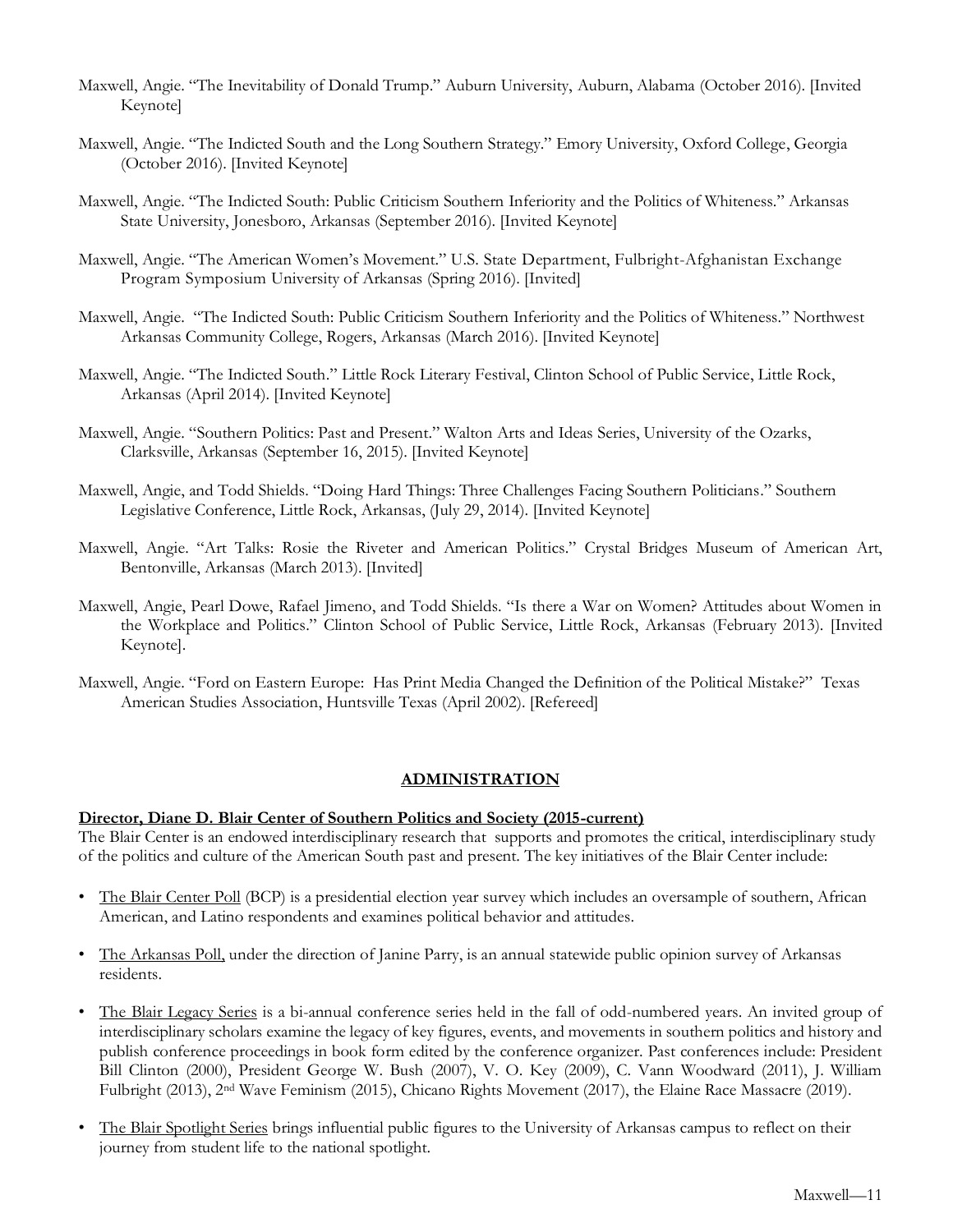- The Minor in Southern Studies (SOST) launched in Fall 2015, includes an interdisciplinary introductory course, as well as electives in history, English, political science, and sociology, and emphasizes critical analysis of the region and its relationship to the nation.
- The Blair Graduate Fellowships fund graduate students in the departments of English and history.
- The Blair Faculty Summer Fellowships support one faculty member in the humanities and one in the social sciences conducting research on the South.
- Our Co-sponsored programs support programming in African American Studies, Latin American Studies, Gender Studies, as well as mentoring events at national academic meetings.

# **COURSES TAUGHT**

The South and the Law: Race, Gender, and Citizenship Politics in Literature Southern Politics American National Government Reconstructing the Modern South: Race, Place, and Culture Many American Souths Honors Colloquium Darwin Honors Colloquium Introduction to Southern Studies

# **FELLOWSHIPS AND AWARDS**

*Times Higher Education* Book of the Week for *The Long Southern Strategy: How Chasing White Voters in the South Changed American Politics* (October 31, 2019) V. O. Key Award for Best Book in Southern Politics, 2016 C. Hugh Holman Honorable Mention Award for Best Book in Southern Literary Criticism, 2016 Northwest Arkansas Democratic Black Caucus Lifetime Achievement Award, 2018 SEC Academic Leadership Development Fellow, 2018-2019 University of Arkansas, Office of Nationally Competitive Awards, Faculty Gold Medal, 2017 University of Arkansas Outstanding Young Alumnus, 2015 Robert C. and Sandra Connor Endowed Faculty Fellowship, 2011 Homer Lindsey Bruce Dissertation Fellowship, 2006-2007 P.E.O. Women in Education National Fellowship, 2004-2005 Bruton Prestigious Fellowship, University of Texas, 2004-2005; 2001-2002; 2000-2001 Southern Political Science Association Travel Award, 2008 Professional Development Award, University of Texas at Austin, 2007; 2006; 2004; 2003 Robert Crunden Memorial Research Fellowship, University of Texas, 2001; 2002 J. William Fulbright Award for Distinction in the Liberal Arts, 1999 King Fahd Middle East Studies Fellowship, 1996-2000 Harry S. Truman Scholar, 1999

## **SERVICE**

## **Discipline/Public**

*Social Science Quarterly* Editorial Board (2015-current) *Political Research Quarterly* Editorial Board (2015-current) Women's Media Center's SheSource (2020-current) MacArthur Foundation, Lever for Change, Grant Review Committee (2020) National Co-chair of the Politics and Policy Caucus of the American Studies Association (2013-2020) V. O. Key Award selection committee, Southern Political Science Association, Chair (2017-2018) Institute for Women's Policy Research, Advisory Committee, Southern States Report (2015-2016) Diane D. Blair Award Selection Committee, Southern Political Science Association (2013)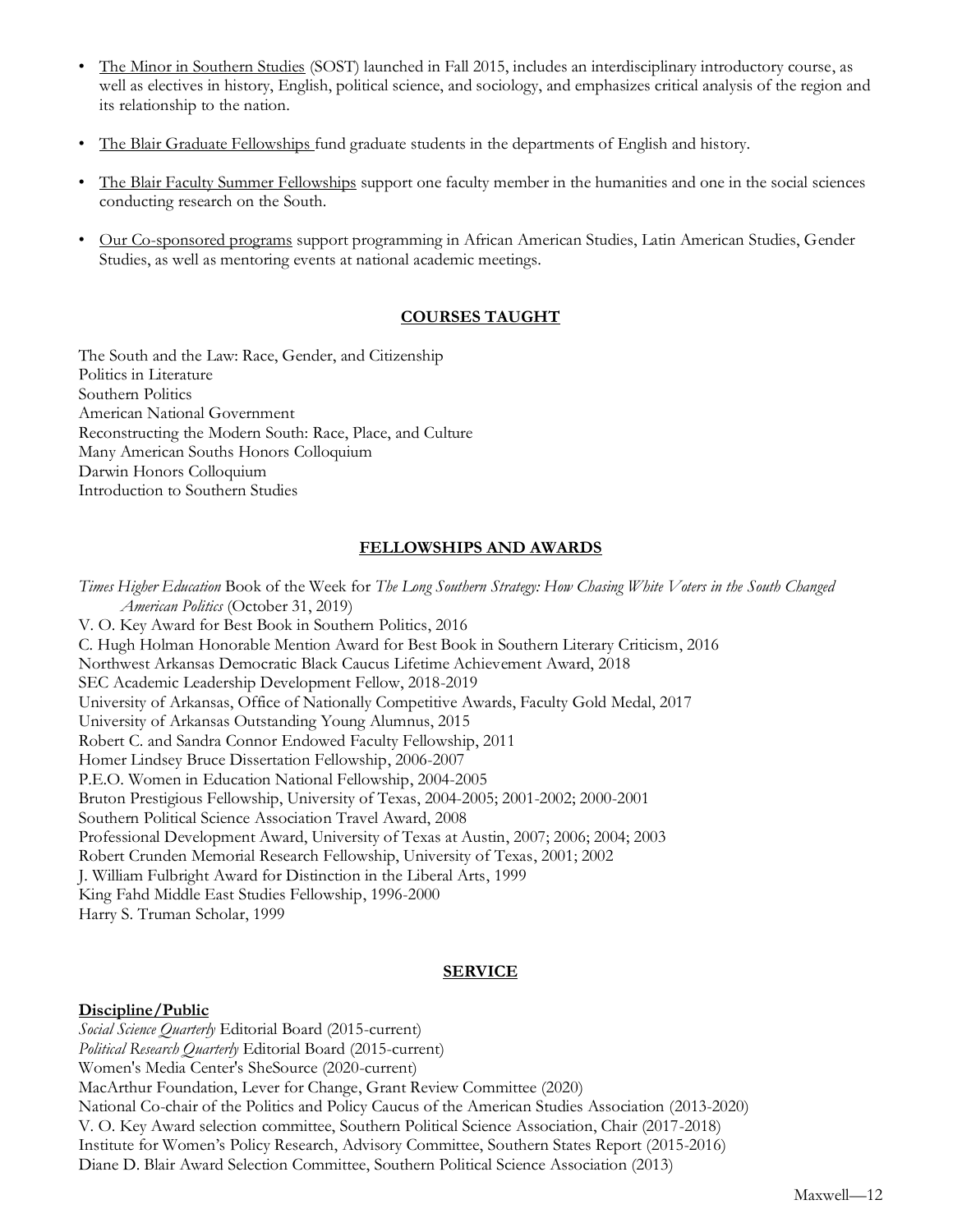Manuscript Reviewer for: Oxford University Press, Routledge, CQ Press, University of North Carolina Press, University of Tennessee Press, University of Arkansas Press, *American Political Science Review,* A*merican Politics Research, American Journalism, Journal of Southern History, Perspectives on Politics, Political Behavior, Presidential Studies Quarterly, PS, Qualitative Sociology, Social Science Journal, Social Science Quarterly, Sociological Perspectives*

## **University/College**

Dean's Search Committee, William Jefferson Clinton School of Public Service, (2020-current) Legislative Liaison and Committee Chair for UA Fayetteville Education Association/Local 965 (2020-current) University Library Renovation Committee (2018-2019) Clinton House Museum Board (2017-current) Arkansas Alumni Association Seniors of Significance Selection Committee (2015-2020) University of Arkansas Press Board (2017-2020 University of Arkansas Press Peer Review Committee (2018-2019) University Academic Integrity and Code of Student Conduct Committee (2014-2019) Fulbright College Non-Tenure Track Commission (2015-2016) Fulbright College Research Task Force (2014-2016) University Development, CIA Committee (2015-2016) UA Race Talks Commission (2014-2015) University of Arkansas Associate Student Government Alumni Society, Vice-Chair, Membership (2014-2016) University Senior Honors Citation Selection Committee (Spring 2011, Spring 2014) Honors College Scholarship Selection Committee (Spring 2014) Honors College Research Grants Selection Committee (2011-2012) Panhellenic Scholarships Selection Committee (2011-2012) Honors College Study Abroad Fellowships Selection Committee (2011)

# **Department**

Personnel Policy Committee (2021-2022) Personnel Review Committee (2013-2014; 2020-2021) Assistant Professor of African American Politics Hiring Committee, Chair (2019-2020) Student Grievance Committee, Chair (Summer 2020) Assessment Committee (2012-2013, 2017-2019) Awards Committee, Chair (2013-2015, 2018-2019), Member (2010-2013) American Field Committee, Chair (2011-2012); Member (2019-current) Academic Programs Committee (2015-2017) Honors Advisor (2013-2014)

# **Selected MEDIA COVERAGE**

## **Television**

*Reconstruction: America After the Civil War.* 2019. PBS (April) [https://www.pbs.org/weta/reconstruction/.](https://www.pbs.org/weta/reconstruction/) [My commentary appears in three episodes of Henry Louis Gates's four-part documentary series.]

"Retro Rhetoric." 2020. NBC, *The Report,* on Quibi (July 20).

[I was interviewed about the RNC Convention; Quibi livestreaming platform has been discontinued. Archived interviews are not available at this time. An announcement of the interview can be found at [https://twitter.com/thereportnbc/status/1285298999843418115?s=20.](https://twitter.com/thereportnbc/status/1285298999843418115?s=20)]

- "Show Some Reciprocity." 2014. MSNBC, *The Reid Report* (June 27) [http://www.youtube.com/watch?v=hJDyAG6aJ8Q.](http://www.youtube.com/watch?v=hJDyAG6aJ8Q) [I was interviewed about the Mississippi U.S. Senate Race.]
- "Roots of the South's 'Inferiority Complex.'" 2014. MSNBC, *The Cycle* (May 6) [http://www.msnbc.com/the](http://www.msnbc.com/the-cycle/watch/roots-of-the-souths-inferiority-complex-248457283714)[cycle/watch/roots-of-the-souths-inferiority-complex-248457283714.](http://www.msnbc.com/the-cycle/watch/roots-of-the-souths-inferiority-complex-248457283714) [I was interviewed about my book, *The Indicted South: Public Criticism, Southern Inferiority and the Politics of Whiteness*.]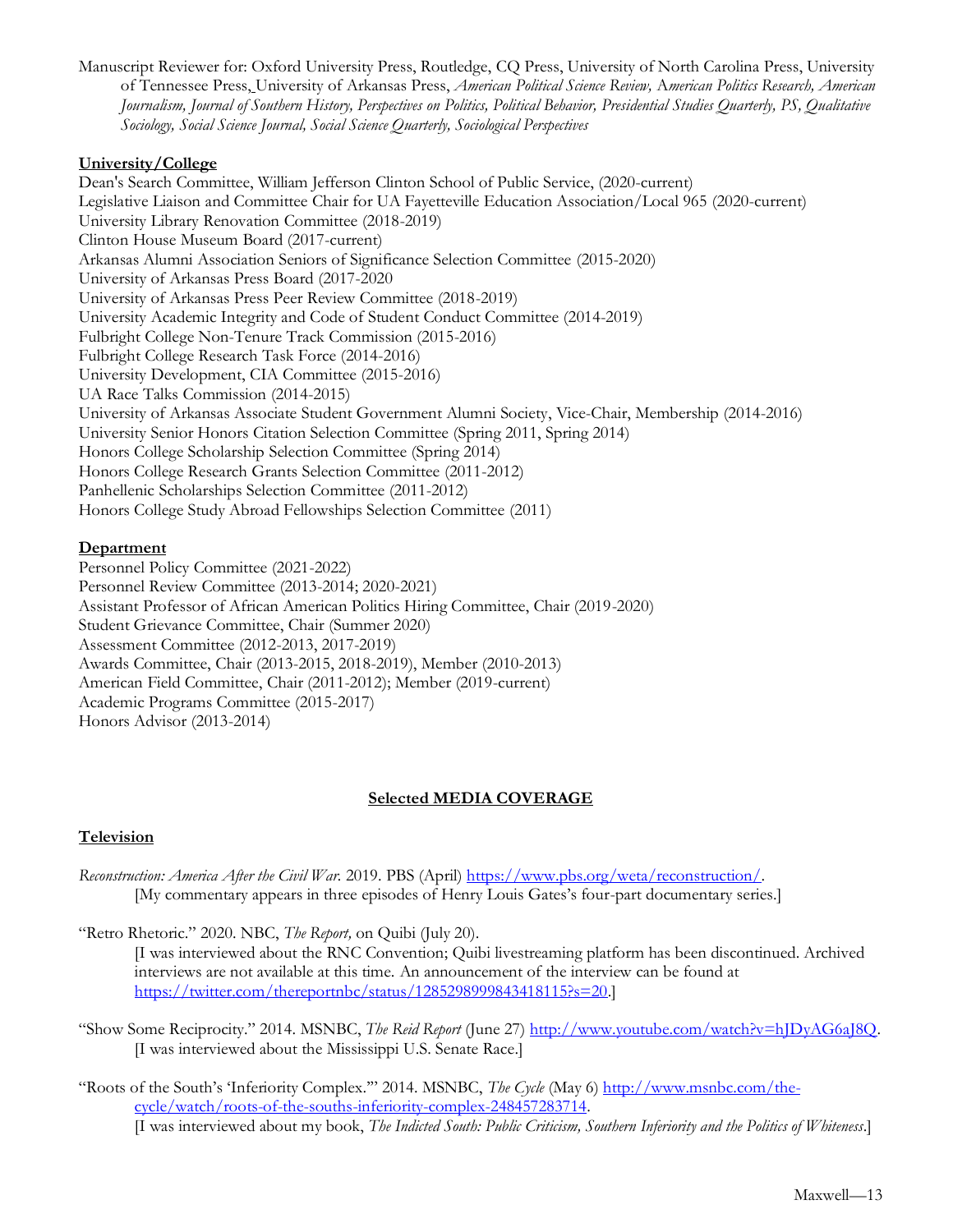# **Print**

- Rosenberg, Paul. 2021. "Can the real lessons of Virginia rescue the Democrats in 2022? It's definitely worth trying." *Salon* (21 November**)** [https://www.salon.com/2021/11/21/can-the-real-lessons-of-virginia-rescue-the-democrats-in-](https://www.salon.com/2021/11/21/can-the-real-lessons-of-virginia-rescue-the-democrats-in-2022-its-definitely-worth-trying/)[2022-its-definitely-worth-trying/](https://www.salon.com/2021/11/21/can-the-real-lessons-of-virginia-rescue-the-democrats-in-2022-its-definitely-worth-trying/)
- Onion, Rebecca. 2021. "The South's Resistance to Vaccination Is Not As Incomprehensible As It Seems." *Slate* (1 October)<https://slate.com/human-interest/2021/10/red-covid-southern-vaccine-resistance.html> \*Mentioned in James Carville's Politics War Room Podcast
- Chavez, Nicole, and Brandon Tensley. 2021. "Demonizing Black victims is an old racist trope that didn't work for defense attorneys this time." *CNN* (25 November) [https://www.cnn.com/2021/11/25/us/ahmaud-arbery](https://www.cnn.com/2021/11/25/us/ahmaud-arbery-racist-rhetoric-trial-takeaways/index.html)[racist-rhetoric-trial-takeaways/index.html](https://www.cnn.com/2021/11/25/us/ahmaud-arbery-racist-rhetoric-trial-takeaways/index.html)
- Sheffield, Matthew. 2021. "The 'Southern Strategy' changed the GOP just as much as it did white Southerners' partisanship." *Flux* (28 August) [https://flux.community/matthew-sheffield/2021/08/southern-strategy-changed](https://flux.community/matthew-sheffield/2021/08/southern-strategy-changed-how-white-southerners-voted-it-also-changed)[how-white-southerners-voted-it-also-changed](https://flux.community/matthew-sheffield/2021/08/southern-strategy-changed-how-white-southerners-voted-it-also-changed)
- Tensley, Brandon. 2021. "A Short History of the Long Conservative Assault on Black Voting Power." *CNN* (May 8) [https://www.cnn.com/2021/05/08/politics/black-voter-suppression/index.html.](https://www.cnn.com/2021/05/08/politics/black-voter-suppression/index.html)
- Barber, Benjamin. 2021. "Political Scientist Angie Maxwell on Countering the 'Long Southern Strategy.'" *Facing South* (January 22) [https://www.facingsouth.org/2021/01/political-scientist-angie-maxwell-countering-long-southern](https://www.facingsouth.org/2021/01/political-scientist-angie-maxwell-countering-long-southern-strategy)[strategy.](https://www.facingsouth.org/2021/01/political-scientist-angie-maxwell-countering-long-southern-strategy)
- Fromer, Jacob. 2021. "Can a Fractured US Survive the Myths Surrounding Donald Trump's Election Loss?" *South China Morning Po*st (January 18[\) https://www.scmp.com/news/china/article/3118200/can-fractured-us-survive-myth](https://www.scmp.com/news/china/article/3118200/can-fractured-us-survive-myth-donald-trumps-election-loss)[donald-trumps-election-loss.](https://www.scmp.com/news/china/article/3118200/can-fractured-us-survive-myth-donald-trumps-election-loss)
- Rosenberg, Paul. 2020. "Donald Trump and the Politics of Victimhood." *Salon* (December 19) [https://www.salon.com/2020/12/19/donald-trump-and-the-politics-of-victimhood-from-winning-to-whining/.](https://www.salon.com/2020/12/19/donald-trump-and-the-politics-of-victimhood-from-winning-to-whining/)
- Rosenberg, Paul. 2020. "Reversing the Southern Strategy: Even Small Victories are a Sign of Huge Progress." *Salon* (November 8[\) https://www.salon.com/2020/11/08/reversing-the-southern-strategy-even-small-victories-are-a](https://www.salon.com/2020/11/08/reversing-the-southern-strategy-even-small-victories-are-a-sign-of-huge-progress/)[sign-of-huge-progress/.](https://www.salon.com/2020/11/08/reversing-the-southern-strategy-even-small-victories-are-a-sign-of-huge-progress/)
- Paschal, Olivia. 2020. "Georgia Keeps Democratic Senate Hopes Alive." *Facing South* (November 6) [https://www.facingsouth.org/2020/11/georgia-keeps-democratic-senate-hopes-alive.](https://www.facingsouth.org/2020/11/georgia-keeps-democratic-senate-hopes-alive)
- Pratt, Timothy. 2020. "Georgia is in Play, and 2 Democratic Candidates for Senate are Banking on Georgia's Changing Demographics to Give Them an Edge." *Business Insider* (October 27[\) https://www.businessinsider.com/rev](https://www.businessinsider.com/rev-raphael-warnock-jon-ossof-interview-about-georgias-changing-electorate-2020-10)[raphael-warnock-jon-ossof-interview-about-georgias-changing-electorate-2020-10.](https://www.businessinsider.com/rev-raphael-warnock-jon-ossof-interview-about-georgias-changing-electorate-2020-10)
- Mangan, Dan. 2020. "Alabama Senate Race Offers GOP its Best Chance to Gain a Seat as Democrat Doug Jones Battles Tommy Tuberville." *CNBC* (October 27) [https://www.cnbc.com/2020/10/27/alabama-senate-race-doug](https://www.cnbc.com/2020/10/27/alabama-senate-race-doug-jones-vs-tommy-tuberville.html)[jones-vs-tommy-tuberville.html.](https://www.cnbc.com/2020/10/27/alabama-senate-race-doug-jones-vs-tommy-tuberville.html)
- Lowles, Nick. 2020. "Long Southern Strategy." UK *Hope Not Hate* (October 27) [https://www.hopenothate.org.uk/2020/10/27/southern-strategy/.](https://www.hopenothate.org.uk/2020/10/27/southern-strategy/)
- Mencimer, Stephanie. 2020. "Amy Comey Barrett is the Least Experienced Supreme Court Nominee in 30 years." *Mother Jones* (October 23) [https://www.motherjones.com/politics/2020/10/amy-coney-barrett-is-the-least](https://www.motherjones.com/politics/2020/10/amy-coney-barrett-is-the-least-experienced-supreme-court-nominee-in-30-years/)[experienced-supreme-court-nominee-in-30-years/.](https://www.motherjones.com/politics/2020/10/amy-coney-barrett-is-the-least-experienced-supreme-court-nominee-in-30-years/)
- Sharp, John. 2020. "Alabama's Doug Jones is Senate's Most Endangered Democrat. Can He Pull off Another Electoral Upset?" *AL.com* (October 6) [https://www.al.com/news/2020/10/alabamas-doug-jones-is-senates-most](https://www.al.com/news/2020/10/alabamas-doug-jones-is-senates-most-endangered-democrat-can-he-pull-off-another-electoral-upset.html)[endangered-democrat-can-he-pull-off-another-electoral-upset.html.](https://www.al.com/news/2020/10/alabamas-doug-jones-is-senates-most-endangered-democrat-can-he-pull-off-another-electoral-upset.html)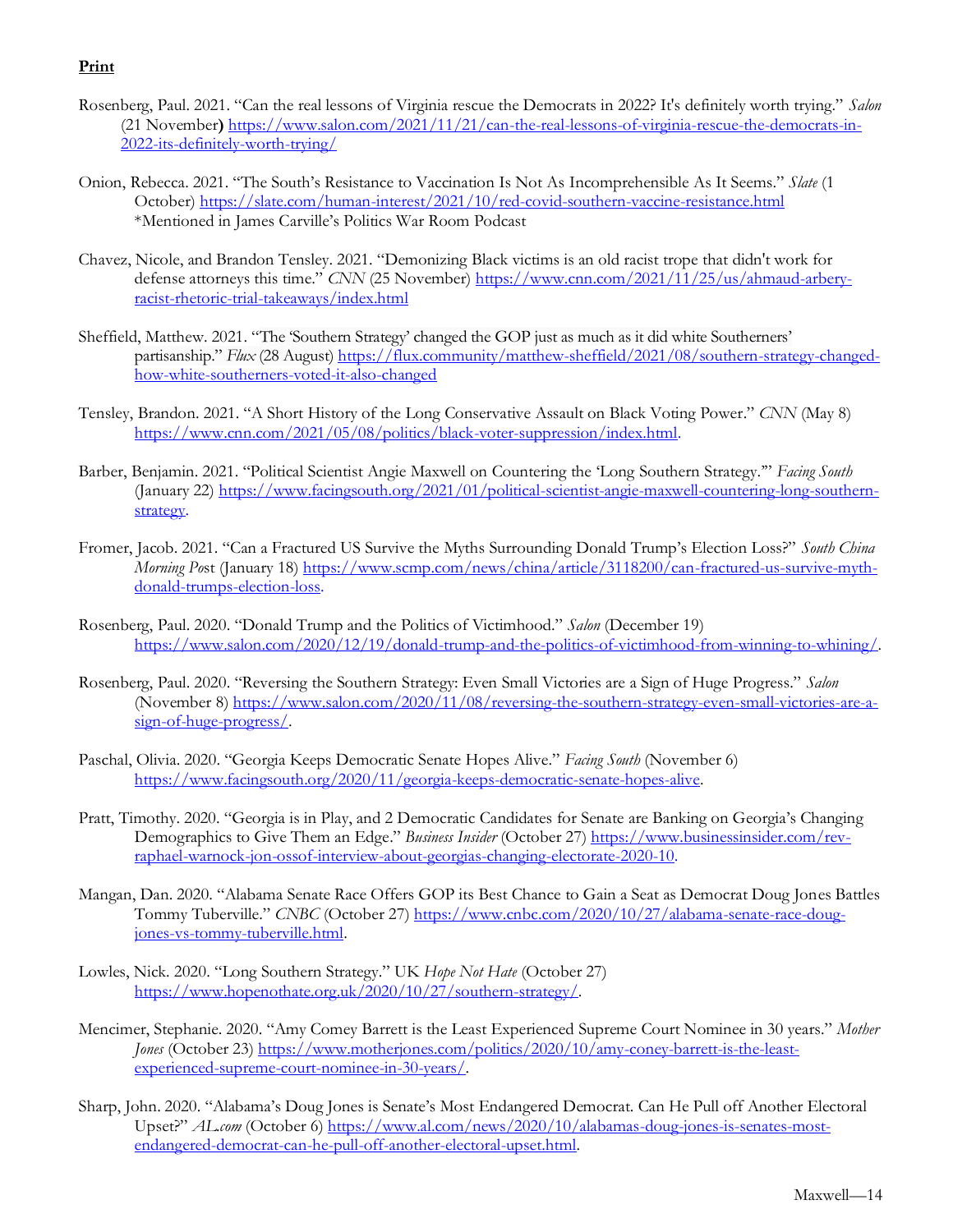- Grier, Peter, and Noah Robertson. 2020. "From Goldwater to Trump, The Long History of 'Law and Order' Politics." *Christian Science Monitor* (September 2) [https://www.csmonitor.com/USA/Politics/2020/0902/From-](https://www.csmonitor.com/USA/Politics/2020/0902/From-Goldwater-to-Trump-the-long-history-of-Law-and-Order-politics)[Goldwater-to-Trump-the-long-history-of-Law-and-Order-politics.](https://www.csmonitor.com/USA/Politics/2020/0902/From-Goldwater-to-Trump-the-long-history-of-Law-and-Order-politics)
- Associated Press. 2020. "At RNC, GOP Echoes Racial Code of Nixon's 1968 campaign." *The Atlanta Voice* (August 28) [https://www.theatlantavoice.com/articles/at-rnc-gop-echoes-racial-code-of-nixons-1968-campaign/.](https://www.theatlantavoice.com/articles/at-rnc-gop-echoes-racial-code-of-nixons-1968-campaign/)
- Associated Press. 2020. "Republicans Revive Nixon's Racist 'Southern Strategy' at their Convention." *The American Independent* (August 27) [https://americanindependent.com/gop-convention-donald-trump-racism-richard-nixon-](https://americanindependent.com/gop-convention-donald-trump-racism-richard-nixon-1968-election-southern-strategy/)[1968-election-southern-strategy/.](https://americanindependent.com/gop-convention-donald-trump-racism-richard-nixon-1968-election-southern-strategy/)
- Dolan, Eric. 2020. "Racial Resentment Predicted White Americans' Economic Evaluations in the 2012 and 2016 Presidential Elections." *Political Psychology Post* (August 23) [https://www.psypost.org/2020/08/racial-resentment](https://www.psypost.org/2020/08/racial-resentment-predicted-white-americans-economic-evaluations-in-the-2012-and-2016-presidential-elections-57798)[predicted-white-americans-economic-evaluations-in-the-2012-and-2016-presidential-elections-57798.](https://www.psypost.org/2020/08/racial-resentment-predicted-white-americans-economic-evaluations-in-the-2012-and-2016-presidential-elections-57798)
- Hightower, Lara. 2020. "Featured Profile: Angie Maxwell." *Northwest Arkansas Times* (August 23) <https://www.nwaonline.com/news/2020/aug/23/angie-maxwell/>
- Rosenberg, Paul. 2020. "The Arc of History: There's More to this Election than Defeating Donald Trump." *Random Length News* (August 20) [https://www.randomlengthsnews.com/archives/2020/08/20/the-arc-of-history](https://www.randomlengthsnews.com/archives/2020/08/20/the-arc-of-history-theres-more-to-this-election-than-defeating-donald-trump/29948)[theres-more-to-this-election-than-defeating-donald-trump/29948.](https://www.randomlengthsnews.com/archives/2020/08/20/the-arc-of-history-theres-more-to-this-election-than-defeating-donald-trump/29948)
- Pitchford, Leila. 2020. "Facets of Faith: Disgraced Southern Baptist Convention President Paige Patter's Papers Published on Website," *The Advocate* (July 10) [https://www.theadvocate.com/baton\\_rouge/entertainment\\_life/faith/article\\_88584526-c13d-11ea-a1bd-](https://www.theadvocate.com/baton_rouge/entertainment_life/faith/article_88584526-c13d-11ea-a1bd-4bbd359165b6.html)[4bbd359165b6.html.](https://www.theadvocate.com/baton_rouge/entertainment_life/faith/article_88584526-c13d-11ea-a1bd-4bbd359165b6.html)
- Zhou, Li. 2020. "The Michigan Primary Results Raised a Striking Question about Sexism," Vox (March 13) [https://www.vox.com/2020/3/13/21174841/michigan-primary-sexism-hillary-clinton-joe-biden.](https://www.vox.com/2020/3/13/21174841/michigan-primary-sexism-hillary-clinton-joe-biden)
- McCrummen, Stephanie. 2020. "Miranda's Rebellion: The Reckonings of One of the South's White Suburban Women, Whose Loyalty is Key to Whether Trump is Reelected." *Washington Post* (February 29) [https://www.washingtonpost.com/nation/2020/02/29/mirandas-rebellion/?arc404=true.](https://www.washingtonpost.com/nation/2020/02/29/mirandas-rebellion/?arc404=true)
- Paschal, Olivia. 2020. "Food, Power, and Place in Northwest Arkansas." Scalawag Magazine (January 6) [https://www.scalawagmagazine.org/2020/01/arkansas-southern-foodways-alliance/.](https://www.scalawagmagazine.org/2020/01/arkansas-southern-foodways-alliance/)
- Martin, Phillip. 2019. "On Books: A Rumination on 2019's Memorable Tomes." *Arkansas Democrat Gazette* (December 22[\) https://www.arkansasonline.com/news/2019/dec/22/a-year-in-books-20191222/?features-style.](https://www.arkansasonline.com/news/2019/dec/22/a-year-in-books-20191222/?features-style)
- King, Charles. 2019. "American's Original Identity Politics." *Foreign Affairs* (November 7) [https://www.foreignaffairs.com/reviews/review-essay/2019-11-07/americas-original-identity-politics.](https://www.foreignaffairs.com/reviews/review-essay/2019-11-07/americas-original-identity-politics)
- Millar, Lindsay. 2019. "Nationalizing Southern Identity: The GOP's Long Game." *Arkansas Times* (October 9) [https://arktimes.com/news/arkansas-reporter/2019/10/09/nationalizing-southern-identity-the-gops-long](https://arktimes.com/news/arkansas-reporter/2019/10/09/nationalizing-southern-identity-the-gops-long-game)[game](https://arktimes.com/news/arkansas-reporter/2019/10/09/nationalizing-southern-identity-the-gops-long-game) [introduction followed by an excerpt from *The Long Southern Strategy*].
- Bailey, Austin. 2019. "Q&A with Angie Maxwell, author of 'The Long Southern Strategy.'" *Arkansas Times* (September 18). [https://arktimes.com/arkansas-blog/2019/09/18/qa-with-angie-maxwell-author-of-the-long-southern](https://arktimes.com/arkansas-blog/2019/09/18/qa-with-angie-maxwell-author-of-the-long-southern-strategy)[strategy.](https://arktimes.com/arkansas-blog/2019/09/18/qa-with-angie-maxwell-author-of-the-long-southern-strategy)
- Rosenberg, Paul. 2019. "A Grassroots Christians Movement Joins the Fight Against Christian Nationalism." *Salon* (August 10) [https://www.salon.com/2019/08/10/a-grassroots-christians-movement-joins-the-fight-against](https://www.salon.com/2019/08/10/a-grassroots-christians-movement-joins-the-fight-against-christian-nationalism/)[christian-nationalism/.](https://www.salon.com/2019/08/10/a-grassroots-christians-movement-joins-the-fight-against-christian-nationalism/)
- Grohsgal, Dov, and Kevin M. Kruse. 2019. "How the Republican Majority Emerged." *The Atlantic* (August 6) [https://www.theatlantic.com/ideas/archive/2019/08/emerging-republican-majority/595504/.](https://www.theatlantic.com/ideas/archive/2019/08/emerging-republican-majority/595504/)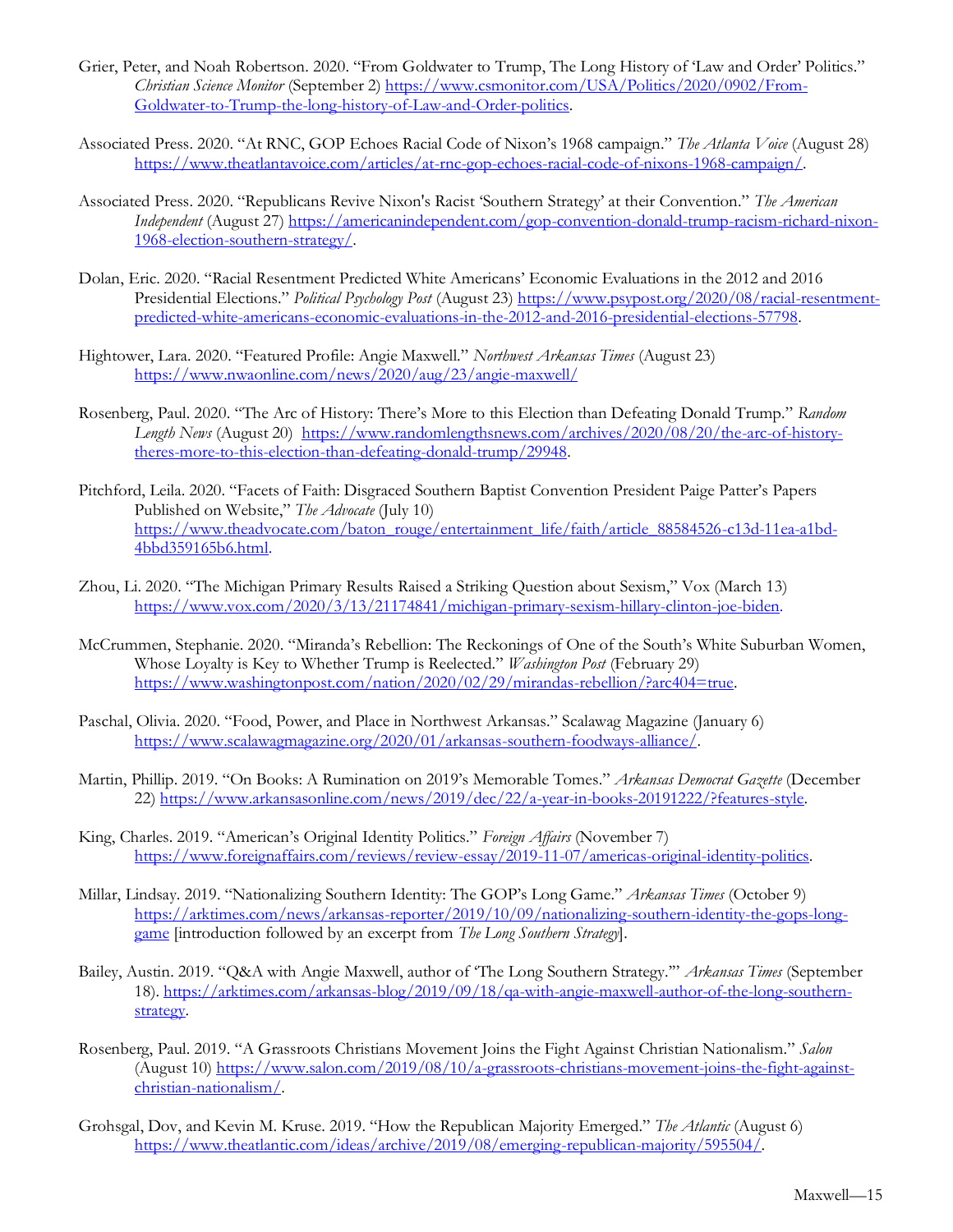- Wilson, Kristian. 2019. "19 Books About White Supremacy & How to Combat it," *Bustle* (August 5) [https://www.bustle.com/p/19-books-about-white-supremacy-how-to-combat-it-18546105.](https://www.bustle.com/p/19-books-about-white-supremacy-how-to-combat-it-18546105)
- Stockwell, Norman. 2019. "The Politics of Racial Resentment." *The Progressive* (August 1) [https://progressive.org/magazine/politics-of-racial-resentment-stockwell-190801/.](https://progressive.org/magazine/politics-of-racial-resentment-stockwell-190801/)
- McGirt, Ellen. 2019. "Who Won the Democratic Debate?: raceAhead." *Fortune* (August 1) [https://fortune.com/2019/08/01/who-won-the-democratic-debate-raceahead/.](https://fortune.com/2019/08/01/who-won-the-democratic-debate-raceahead/)
- Press, Bill. 2019. "The New Southern Strategy." *The Hill* (July 22) [https://thehill.com/opinion/white-house/454225](https://thehill.com/opinion/white-house/454225-press-the-new-southern-strategy) [press-the-new-southern-strategy.](https://thehill.com/opinion/white-house/454225-press-the-new-southern-strategy)
- Wilson, Angelia R. 2019. "Book of the Week, Review: The Long Southern Strategy." *Times Higher Education* (October 31) [https://www.timeshighereducation.com/books/long-southern-strategy-how-chasing-white-voters-south](https://www.timeshighereducation.com/books/long-southern-strategy-how-chasing-white-voters-south-changed-american-politics-angie-maxwell)[changed-american-politics-angie-maxwell.](https://www.timeshighereducation.com/books/long-southern-strategy-how-chasing-white-voters-south-changed-american-politics-angie-maxwell)
- Wilkie, Curtis. 2019. "A 'Grand Bargain' That Secured the South for the GOP." *Washington Post* (August 16) [https://www.washingtonpost.com/outlook/a-grand-bargain-that-secured-the-south-for-the](https://www.washingtonpost.com/outlook/a-grand-bargain-that-secured-the-south-for-the-gop/2019/08/16/64166948-976a-11e9-830a-21b9b36b64ad_story.html)[gop/2019/08/16/64166948-976a-11e9-830a-21b9b36b64ad\\_story.html.](https://www.washingtonpost.com/outlook/a-grand-bargain-that-secured-the-south-for-the-gop/2019/08/16/64166948-976a-11e9-830a-21b9b36b64ad_story.html)
- Brummett, John. 2019. "Mapping How We Got Here." *Arkansas Democratic Gazette* (August 1) [https://www.nwaonline.com/news/2019/aug/01/mapping-how-we-got-here-20190801/.](https://www.nwaonline.com/news/2019/aug/01/mapping-how-we-got-here-20190801/)
- Koehler, Robert C. 2019. "The Inner Nixon." *Common Dreams* (August 1) [https://www.commondreams.org/views/2019/08/01/inner-nixon.](https://www.commondreams.org/views/2019/08/01/inner-nixon)
- "A Conversation with Angie Maxwell (PhD 2008), author of 'The Long Southern Strategy.'" 2019. *American Studies* Blog (August) [https://amstudies.wordpress.com/2019/10/07/a-conversation-with-angie-maxwell-phd-2008-author](https://amstudies.wordpress.com/2019/10/07/a-conversation-with-angie-maxwell-phd-2008-author-of-the-long-southern-strategy-2019/)[of-the-long-southern-strategy-2019/.](https://amstudies.wordpress.com/2019/10/07/a-conversation-with-angie-maxwell-phd-2008-author-of-the-long-southern-strategy-2019/)
- Brummett, John. 2019. "Southern Strategy Arms Long." *Arkansas Democratic Gazette* (July 30) [https://www.arkansasonline.com/news/2019/jul/30/southern-strategy-arms-long-20190730/.](https://www.arkansasonline.com/news/2019/jul/30/southern-strategy-arms-long-20190730/)
- Wolf, Zachary B. 2019. "Trump's Baltimore Tweets Tell us Everything About his 2020 Strategy." *CNN* (July 29) [https://www.cnn.com/2019/07/29/politics/racial-divisions-trump-baltimore/index.html.](https://www.cnn.com/2019/07/29/politics/racial-divisions-trump-baltimore/index.html)
- Miller, Lindsey. 2019. "Trump is the Culmination of the Southern Strategy." *Arkansas Times* Blog (July 29) [https://arktimes.com/arkansas-blog/2019/07/29/trump-is-the-culmination-of-the-southern-strategy.](https://arktimes.com/arkansas-blog/2019/07/29/trump-is-the-culmination-of-the-southern-strategy)
- Rosenberg, Paul. 2019. "'The Long Southern Strategy': How Southern White Women Drove the GOP to Donald Trump," Salon (July 1) [https://www.salon.com/2019/07/01/the-long-southern-strategy-how-southern-white](https://www.salon.com/2019/07/01/the-long-southern-strategy-how-southern-white-women-drove-the-gop-to-donald-trum/)[women-drove-the-gop-to-donald-trum/.](https://www.salon.com/2019/07/01/the-long-southern-strategy-how-southern-white-women-drove-the-gop-to-donald-trum/)
- "U of A Expert Featured in PBS Documentary 'Reconstruction: American After the Civil War.'" 2019. University of Arkansas *Newswire* (April 9) [https://news.uark.edu/articles/47787/u-of-a-expert-featured-in-pbs-documentary](https://news.uark.edu/articles/47787/u-of-a-expert-featured-in-pbs-documentary-reconstruction-america-after-the-civil-war-april-9-and-16)[reconstruction-america-after-the-civil-war-april-9-and-16.](https://news.uark.edu/articles/47787/u-of-a-expert-featured-in-pbs-documentary-reconstruction-america-after-the-civil-war-april-9-and-16)
- Sharp, John. 2019. "How the Odds are Stacked Against Roy Moore," *AL.com* (June 21) [https://www.al.com/politics/2019/06/how-the-odds-are-stacked-against-roy-moore.html.](https://www.al.com/politics/2019/06/how-the-odds-are-stacked-against-roy-moore.html)
- Sherman, Amy. 2019. "Candace Owens' False Statement that the Southern Strategy is a Myth." *PolitiFact* (April 10). [https://www.politifact.com/punditfact/statements/2019/apr/10/candace-owens/candace-owens-pants-fire](https://www.politifact.com/punditfact/statements/2019/apr/10/candace-owens/candace-owens-pants-fire-statement-southern-strate/)[statement-southern-strate/.](https://www.politifact.com/punditfact/statements/2019/apr/10/candace-owens/candace-owens-pants-fire-statement-southern-strate/)
- "PBS Releases New Film on Reconstruction." 2019. *Zinn Education Project* (April 8) [https://www.zinnedproject.org/news/pbs-releases-new-film-on-reconstruction/.](https://www.zinnedproject.org/news/pbs-releases-new-film-on-reconstruction/)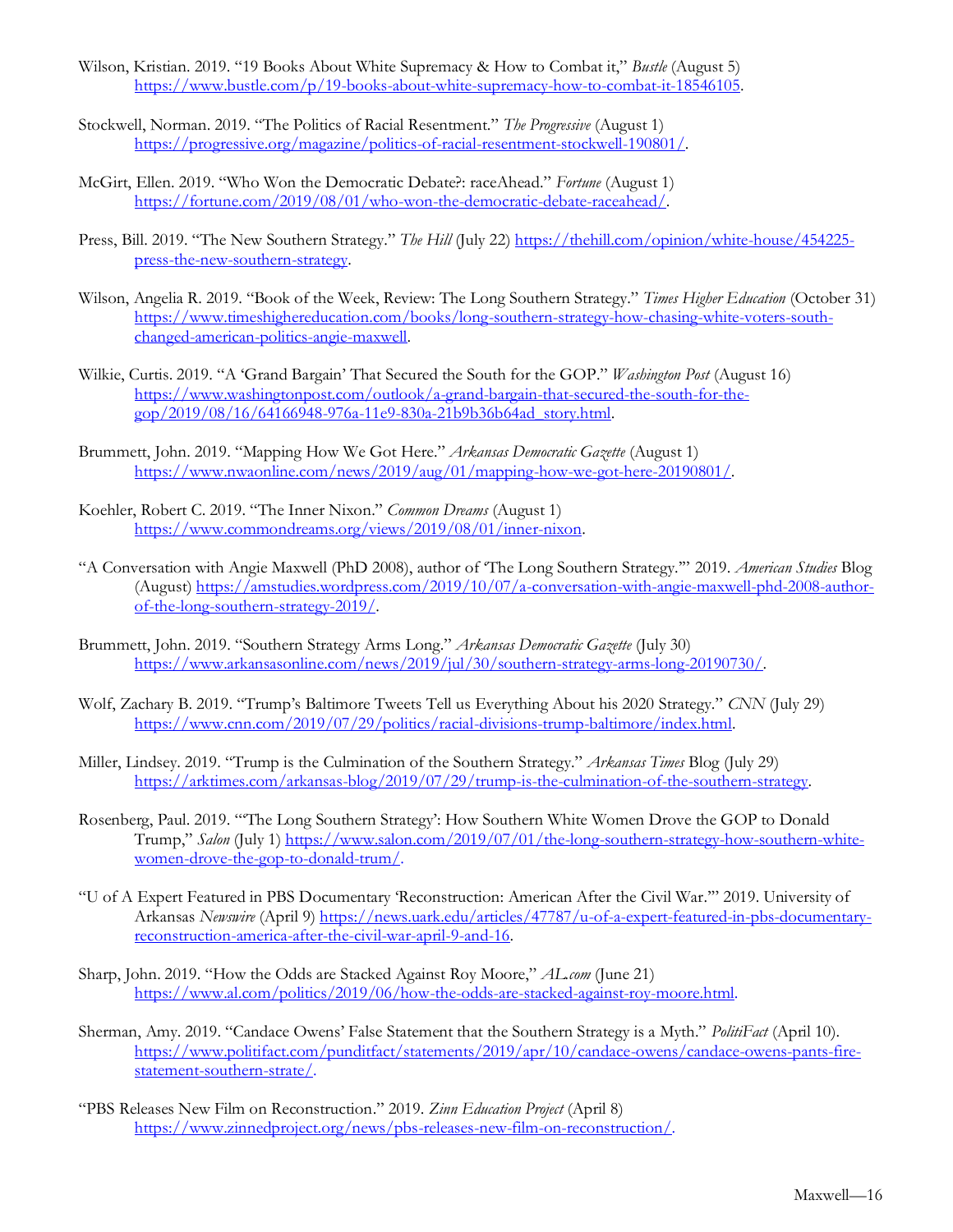- Onion, Rebecca. 2017. "Bad News: We're Sexist: New Data Show how Sexism Played a Role in Donald Trump's Election." Slate (June 7) [http://www.slate.com/articles/double\\_x/doublex/2017/06/new\\_research\\_on\\_role\\_of\\_sexism\\_in\\_2016\\_electi](http://www.slate.com/articles/double_x/doublex/2017/06/new_research_on_role_of_sexism_in_2016_election.html) [on.html.](http://www.slate.com/articles/double_x/doublex/2017/06/new_research_on_role_of_sexism_in_2016_election.html)
- Stephens, Randall J. 2016. "'Religious Liberty' and the Origins of the Evangelical Persecution Complex," *Religion Dispatches* (January 12[\) https://religiondispatches.org/religious-liberty-and-the-origins-of-the-evangelical](https://religiondispatches.org/religious-liberty-and-the-origins-of-the-evangelical-persecution-complex/)[persecution-complex/.](https://religiondispatches.org/religious-liberty-and-the-origins-of-the-evangelical-persecution-complex/)
- Johnson, Jenna. 2015. "As 'SEC Primary' Takes Shape, Will Presidential Contenders Show Up?" *Washington Post* (May 23) [https://www.washingtonpost.com/politics/as-sec-primary-takes-shape-will-presidential-contenders-show](https://www.washingtonpost.com/politics/as-sec-primary-takes-shape-will-presidential-contenders-show-up/2015/05/23/47f9c318-0137-11e5-805c-c3f407e5a9e9_story.html)[up/2015/05/23/47f9c318-0137-11e5-805c-c3f407e5a9e9\\_story.html.](https://www.washingtonpost.com/politics/as-sec-primary-takes-shape-will-presidential-contenders-show-up/2015/05/23/47f9c318-0137-11e5-805c-c3f407e5a9e9_story.html)
- Kimball, Spencer. 2015. "Ben Carson Edges out Trump as Republican Frontrunner" *DW* (Germany) (October 28) [http://www.dw.com/en/ben-carson-edges-out-trump-as-republican-frontrunner/a-18809683.](http://www.dw.com/en/ben-carson-edges-out-trump-as-republican-frontrunner/a-18809683)
- Kauffman, Johnny. 2015. "Jeb Bush to Attend Georgia-South Carolina Game This Weekend" *Atlanta NPR* (September 18[\) http://www.politifact.com/punditfact/statements/2015/jun/29/juan-williams/juan-williams-whites-think](http://www.politifact.com/punditfact/statements/2015/jun/29/juan-williams/juan-williams-whites-think-blacks-are-less-intelli/)[blacks-are-less-intelli/.](http://www.politifact.com/punditfact/statements/2015/jun/29/juan-williams/juan-williams-whites-think-blacks-are-less-intelli/)
- Greenberg, Jon. 2015. "Juan Williams: Whites think Blacks are Less Intelligent, Trustworthy, Patriotic" *PunditFact* (June 29). [http://www.politifact.com/punditfact/statements/2015/jun/29/juan-williams/juan-williams-whites-think](http://www.politifact.com/punditfact/statements/2015/jun/29/juan-williams/juan-williams-whites-think-blacks-are-less-intelli/)[blacks-are-less-intelli/.](http://www.politifact.com/punditfact/statements/2015/jun/29/juan-williams/juan-williams-whites-think-blacks-are-less-intelli/)
- Browder, Glen. 2014. "White Americans and White Consciousness," *Huffington Post Politics*. (April 7). [http://www.huffingtonpost.com/glen-browder/white-americans-and-white\\_b\\_5051542.html.](http://www.huffingtonpost.com/glen-browder/white-americans-and-white_b_5051542.html)
- Dolan, Eric. 2013. "Study Uncovers Anti-black Attitudes Among Tea Party Supporters—But Not Members" *The Raw Story* (June 19) [http://www.rawstory.com/rs/2013/06/19/study-uncovers-anti-black-attitudes-among-tea-party](http://www.rawstory.com/rs/2013/06/19/study-uncovers-anti-black-attitudes-among-tea-party-supporters-but-not-members/)[supporters-but-not-members/.](http://www.rawstory.com/rs/2013/06/19/study-uncovers-anti-black-attitudes-among-tea-party-supporters-but-not-members/)
- City Wire Staff. 2013. "Standing Room Only for 'Rosie the Riveter' at Crystal Bridges." *City Wire* (March 16) [http://www.thecitywire.com/node/26910#.U3JjEvldV8F.](http://www.thecitywire.com/node/26910#.U3JjEvldV8F)
- Daniels, Alex. 2012. "White Southern Democrats fading in D. C." *Arkansas Democrat Gazette* (October 21) [http://www.arkansasonline.com/news/2012/oct/21/white-southern-democrats-fading-dc-20121021/.](http://www.arkansasonline.com/news/2012/oct/21/white-southern-democrats-fading-dc-20121021/)
- Blad, Evie. 2012. "New Poll with Southern Bent Focus of Partnership." *Arkansas Online* (October 19) [http://www.arkansasonline.com/news/2012/oct/19/new-poll-southern-bent-focus-partnership-20121019/.](http://www.arkansasonline.com/news/2012/oct/19/new-poll-southern-bent-focus-partnership-20121019/)
- "Voices from the New South: An Interview with the University of Arkansas' Blair Center Team." 2012. GFK Custom Research North America (Spring) [http://knowledgenetworks.com/accuracy/spring2012/blair-center](http://knowledgenetworks.com/accuracy/spring2012/blair-center-spring2012.html)[spring2012.html.](http://knowledgenetworks.com/accuracy/spring2012/blair-center-spring2012.html)

Jaquish, Barbara. 2011. "A Complex Poll for a Changing Nation." *Research Frontiers.* University of Arkansas (Fall).

Knight, Bill. 2011. "Tea Party More Extreme than Conservatives, GOP, America." *Galesburg Planet* (October 3).

Johnson, Patrik. 2011. "Planned Parenthood Showdown Could Reveal True Nature of Tea Party." *Christian Science Monitor* (March 24) [https://www.csmonitor.com/USA/Politics/2011/0324/Planned-Parenthood-showdown-could](https://www.csmonitor.com/USA/Politics/2011/0324/Planned-Parenthood-showdown-could-reveal-true-nature-of-tea-party)[reveal-true-nature-of-tea-party.](https://www.csmonitor.com/USA/Politics/2011/0324/Planned-Parenthood-showdown-could-reveal-true-nature-of-tea-party)

Matthews, Gerard. 2011. "The Political Fringe Finds a Voice in Arkansas." *Arkansas Times* (February 16).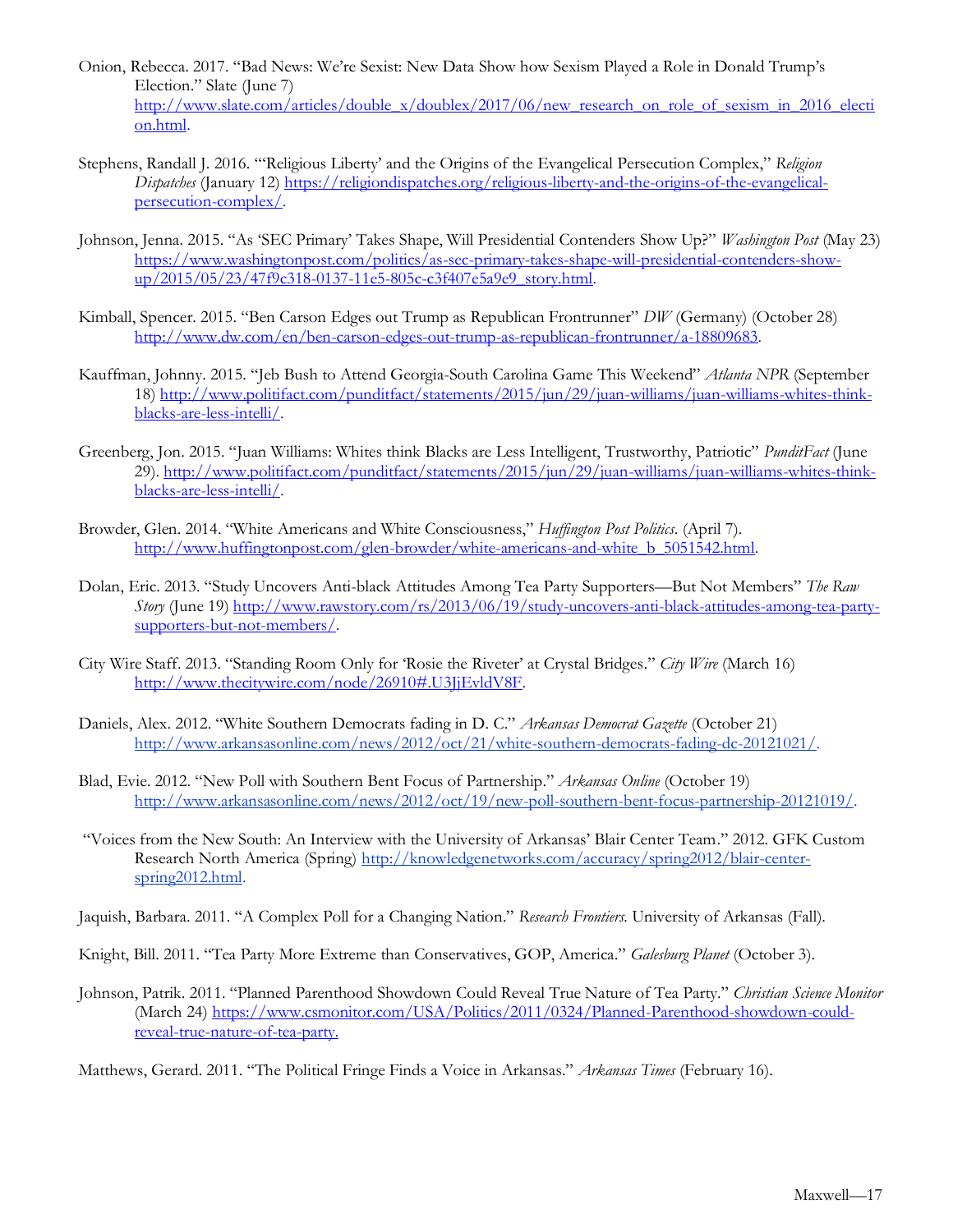# **Radio/Podcast**

- Maxwell, Angie. 2021. "Rockefeller." We Didn't Start the Fire: The History Podcast (29 August[\) https://play.acast.com/s/we](https://play.acast.com/s/we-did-not-start-the-fire/rockefeller)[did-not-start-the-fire/rockefeller](https://play.acast.com/s/we-did-not-start-the-fire/rockefeller)
- "Litmus Test featuring Angie Maxwell" 2021. *In His Name* Podcast (May 17[\) https://inhisname.show/.](https://inhisname.show/)
- "The Long Southern Strategy featuring Angie Maxwell and Ilyse Hogue." 2021, *Ordinary Equality* Podcast (March 17) [https://www.audible.com/pd/The-Long-Southern-Strategy-](https://www.audible.com/pd/The-Long-Southern-Strategy-Podcast/B08Z76JQL5?ref=a_pd_Ordina_c0_lAsin_0_3&pf_rd_p=1da7ab30-c785-4a0e-a160-4a7e7077b353&pf_rd_r=NTHAS26RYG380R55TXMA) $Podcast/B08Z76IOL5?ref=a$  pd Ordina c0 lAsin 0.3&pf rd p=1da7ab30-c785-4a0e-a160- $4a7e7077b3538cf$ rd $r=NTHAS26RYG380R55TXMA$
- "Georgia Flips." 2020. *Top of Mind with Julie Rose* (November 18) [https://www.byuradio.org/episode/a11b8159-45b3-](https://www.byuradio.org/episode/a11b8159-45b3-49ba-b6ea-2996b26b0781/top-of-mind-with-julie-rose-georgia-flips-virtual-nature-social-media-data?playhead=31&autoplay=true) [49ba-b6ea-2996b26b0781/top-of-mind-with-julie-rose-georgia-flips-virtual-nature-social-media](https://www.byuradio.org/episode/a11b8159-45b3-49ba-b6ea-2996b26b0781/top-of-mind-with-julie-rose-georgia-flips-virtual-nature-social-media-data?playhead=31&autoplay=true)[data?playhead=31&autoplay=true.](https://www.byuradio.org/episode/a11b8159-45b3-49ba-b6ea-2996b26b0781/top-of-mind-with-julie-rose-georgia-flips-virtual-nature-social-media-data?playhead=31&autoplay=true)
- "2020 Election: A View from The South." 2020. *NPR Here & Now* (November 4) [https://www.wbur.org/hereandnow/2020/11/04/republican-south-election.](https://www.wbur.org/hereandnow/2020/11/04/republican-south-election)
- "The 2020 Election." 2020. *Impressions of America*. Podcast (November 1[\) https://www.stitcher.com/show/impressions](https://www.stitcher.com/show/impressions-of-america-history-podcast/episode/politics-the-2020-election-with-angie-maxwell-79037705)[of-america-history-podcast/episode/politics-the-2020-election-with-angie-maxwell-79037705.](https://www.stitcher.com/show/impressions-of-america-history-podcast/episode/politics-the-2020-election-with-angie-maxwell-79037705)
- Fennessy, Stever, Pria Mahadevan, and Sean Powers. 2020. "Will 2020 Mark the End of the Southern Strategy?" *Georgia Today* on *PBS* and *NPR* (October 29) [https://www.gpb.org/news/2020/10/29/georgia-today-will-2020-spell](https://www.gpb.org/news/2020/10/29/georgia-today-will-2020-spell-the-end-of-the-southern-strategy)[the-end-of-the-southern-strategy.](https://www.gpb.org/news/2020/10/29/georgia-today-will-2020-spell-the-end-of-the-southern-strategy)
- Tudor, Radu. 2020. "The White South Remains Loyal to Trump." *Radio France* (August 28) [https://www.rfi.ro/politica-](https://www.rfi.ro/politica-124367-sudul-alb-ii-ramane-credincios-lui-trump-interviu-cu-angie-maxwell-ii)[124367-sudul-alb-ii-ramane-credincios-lui-trump-interviu-cu-angie-maxwell-ii.](https://www.rfi.ro/politica-124367-sudul-alb-ii-ramane-credincios-lui-trump-interviu-cu-angie-maxwell-ii)
- "Silent Majority' Phrase Resurfaces." 2020. *NPR Here & Now* (July 23) [https://www.wbur.org/hereandnow/2020/07/23/july-23-2020-hn-one.](https://www.wbur.org/hereandnow/2020/07/23/july-23-2020-hn-one)
- "Democracy & The American Left: With Elizabeth Anderson, Elizabeth Cohen, David Faris, and Angie Maxwell." 2020. *Political Philosophy*. Podcast (June 26) [https://podcasts.apple.com/us/podcast/democracy-american-left](https://podcasts.apple.com/us/podcast/democracy-american-left-elizabeth-anderson-elizabeth/id1365725211?i=1000479823992)[elizabeth-anderson-elizabeth/id1365725211?i=1000479823992.](https://podcasts.apple.com/us/podcast/democracy-american-left-elizabeth-anderson-elizabeth/id1365725211?i=1000479823992)
- "Who is Tom Cotton?" 2020. *NowThis*. Podcast (February 18[\) https://www.iheart.com/podcast/1119-who-is-](https://www.iheart.com/podcast/1119-who-is-51891436/episode/who-is-tom-cotton-57760786/)[51891436/episode/who-is-tom-cotton-57760786/#.](https://www.iheart.com/podcast/1119-who-is-51891436/episode/who-is-tom-cotton-57760786/)
- Swift, Art. 2019. "'The Long Southern Strategy with Angie Maxwell and Todd Shields." *The Nexus*. Podcast. [https://podcasts.apple.com/us/podcast/the-nexus-with-art-swift/id1455981196?i=1000460510660.](https://podcasts.apple.com/us/podcast/the-nexus-with-art-swift/id1455981196?i=1000460510660)
- Buckle, Toby. "Bernie, Hillary, and Trump with Angie Maxwell." *Political Philosophy*. Podcast (2019) [https://www.politicalphilosophypodcast.com/bernie-hillary-and-trump.](https://www.politicalphilosophypodcast.com/bernie-hillary-and-trump)
- Rifkin, Larry. 2019. "How Chasing White Voters in the South Changed American Politics with Angie Maxwell." *America Trends*. Podcast. [https://www.rifkinradio.com/podcast/ep-280-how-chasing-white-voters-in-the-south](https://www.rifkinradio.com/podcast/ep-280-how-chasing-white-voters-in-the-south-changed-american-politics/)[changed-american-politics/.](https://www.rifkinradio.com/podcast/ep-280-how-chasing-white-voters-in-the-south-changed-american-politics/)
- Hightower, Jim. 2019. "The GOP's Southern Strategy from Richard Nixon to Donald Trump featuring Angie Maxwell." *America's Democrats*. Podcast[. http://www.americasdemocrats.org/2019/08/12/440-the-gops-southern-strategy](http://www.americasdemocrats.org/2019/08/12/440-the-gops-southern-strategy-from-richard-nixon-to-donald-trump/)[from-richard-nixon-to-donald-trump/.](http://www.americasdemocrats.org/2019/08/12/440-the-gops-southern-strategy-from-richard-nixon-to-donald-trump/)
- "The Long Southern Strategy with Angie Maxwell." 2019. *Impressions of America*. Podcast (August 24) [https://www.stitcher.com/podcast/impressions-of-america-history-podcast/e/63446440.](https://www.stitcher.com/podcast/impressions-of-america-history-podcast/e/63446440)